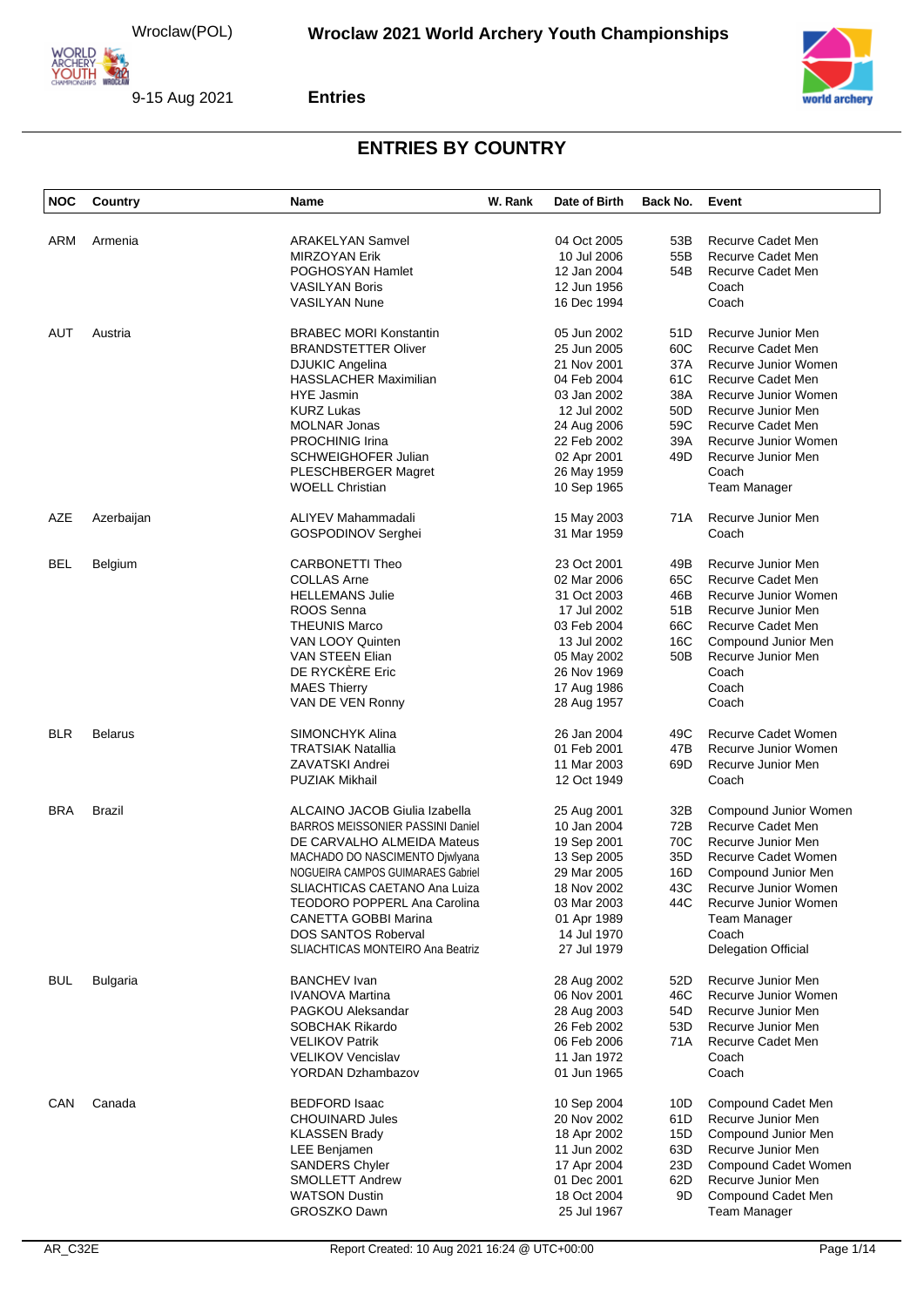





| <b>NOC</b> | <b>Country</b> | <b>Name</b>                        | W. Rank | Date of Birth | Back No.        | Event                 |
|------------|----------------|------------------------------------|---------|---------------|-----------------|-----------------------|
|            |                | <b>PRICE Linda</b>                 |         | 08 Feb 1961   |                 | Coach                 |
| COL        | Colombia       | GALLEGO LOPEZ Juliana              |         | 23 Feb 2004   | 28D             | Compound Junior Women |
|            |                | <b>GOMEZ ZULUAGA Pablo</b>         |         | 07 Jul 2002   | 12C             | Compound Junior Men   |
|            |                | <b>GUERRERO ASENCIO Maria Jose</b> |         | 01 Apr 2003   | 33A             | Recurve Junior Women  |
|            |                | <b>HERNANDEZ VERA Daniel</b>       |         | 16 Jun 2004   | 67C             | Recurve Junior Men    |
|            |                | MOLINA Juan Jose                   |         | 30 Jun 2001   | 68C             | Recurve Junior Men    |
|            |                | RODRIGUEZ SEPULVEDA Karen Juliana  |         | 03 Mar 2002   | 32A             | Recurve Junior Women  |
|            |                | SUÁREZ Maria Valentina             |         | 27 Apr 2001   | 29D             | Compound Junior Women |
|            |                | TORO VASQUEZ Manuel                |         |               | 11C             | Compound Junior Men   |
|            |                |                                    |         | 15 May 2001   |                 |                       |
|            |                | VELASQUEZ RUIZ Anibal              |         | 28 Feb 2003   | 10C             | Compound Junior Men   |
|            |                | ZULUAGA ROBLES Allyx Jhobana       |         | 10 May 2002   | 31A             | Recurve Junior Women  |
|            |                | <b>GARCIA Julian Andres</b>        |         | 08 Oct 1984   |                 | Coach                 |
|            |                | LARA CAVEDA Eduardo                |         | 19 Sep 1975   |                 | Coach                 |
| <b>CRO</b> | Croatia        | <b>CURIC Mihael</b>                |         | 19 Aug 2005   | 12C             | Compound Cadet Men    |
|            |                | <b>KOVACIC Tihana</b>              |         | 12 Nov 2002   | 45A             | Recurve Junior Women  |
|            |                | <b>MLINARIC Amanda</b>             |         | 07 Aug 2001   | 32A             | Compound Junior Women |
|            |                | <b>MIHALIC Nenad</b>               |         | 17 Apr 1974   |                 | Coach                 |
| <b>CZE</b> | Czech Republic | CELMANOVA Karolina                 |         | 23 Jul 2003   | 33B             | Compound Junior Women |
|            |                | <b>HERÁK Jiri</b>                  |         | 03 Sep 2001   | 63B             | Recurve Junior Men    |
|            |                | <b>HERMÁNEK František</b>          |         | 28 Sep 2004   | 62A             | Recurve Cadet Men     |
|            |                | KOLENÁKOVÁ Eliška                  |         | 04 Mar 2004   | 49B             | Recurve Cadet Women   |
|            |                | <b>KREJCÍ Richard</b>              |         | 19 Oct 2005   | 63A             | Recurve Cadet Men     |
|            |                | NOVOTNA Eliska                     |         | 17 Jul 2003   | 40D             | Recurve Junior Women  |
|            |                | PLUHAR Jan                         |         | 02 Sep 2003   | 62B             | Recurve Junior Men    |
|            |                | <b>ROBA Michael</b>                |         | 04 Jun 2002   | 61B             | Recurve Junior Men    |
|            |                | SEBESTOVA Eva                      |         | 17 Jun 2002   | 41 D            | Recurve Junior Women  |
|            |                | <b>SPINAR Matej</b>                |         |               | 64A             | Recurve Cadet Men     |
|            |                | <b>BRADA Vladimír</b>              |         | 02 Apr 2005   |                 | Coach                 |
|            |                |                                    |         | 23 May 1977   |                 |                       |
|            |                | <b>MACKOVA Martina</b>             |         | 17 Dec 1962   |                 | Coach                 |
|            |                | MAJAROVA Hana                      |         | 16 May 1982   |                 | <b>Team Manager</b>   |
|            |                | PLUHAROVA Ludka                    |         | 19 Sep 1970   |                 | Coach                 |
|            |                | ROBOVA Magda                       |         | 18 Aug 1971   |                 | Coach                 |
| DEN        | Denmark        | <b>ANDERSEN Rasmus Bramsen</b>     |         | 06 Nov 2003   | 3D              | Compound Junior Men   |
|            |                | <b>BERG Christoffer</b>            |         | 07 Apr 2002   | 2D              | Compound Junior Men   |
|            |                | <b>BOMHOLTZ Emilie Stokholm</b>    |         | 15 Apr 2006   | 52D             | Recurve Cadet Women   |
|            |                | <b>BRYLD Nicklas Bredal</b>        |         | 14 Aug 2005   | 7D              | Compound Cadet Men    |
|            |                | <b>CARLSEN Pil Munk</b>            |         | 24 May 2004   | 30A             | Compound Junior Women |
|            |                | <b>FULLERTON Mathias</b>           |         | 27 May 2003   | 1D              | Compound Junior Men   |
|            |                | <b>HENRIKSEN Ludvig Njor</b>       |         | 13 Oct 2004   | 69C             | Recurve Cadet Men     |
|            |                | <b>MARCKMANN Marie Flindt</b>      |         | 24 Jan 2006   | 50 <sub>D</sub> | Recurve Cadet Women   |
|            |                | <b>MECK Liv Sarah Christiansen</b> |         | 23 Jun 2003   | 29A             | Compound Junior Women |
|            |                | <b>STUTZ Natacha</b>               |         | 09 Oct 2003   | 28A             | Compound Junior Women |
|            |                | VESTERGAARD Mia Lykke Normand      |         | 13 Jul 2005   | 51D             | Recurve Cadet Women   |
|            |                | <b>LAURSEN Bjarne</b>              |         | 07 Aug 1990   |                 | <b>Team Manager</b>   |
|            |                | <b>LAURSEN Patrick</b>             |         | 16 May 1988   |                 | Team Manager          |
| ECU        | Ecuador        | <b>GUILLERMO Quiroga</b>           |         | 14 Feb 1950   |                 | Team Manager          |
| <b>ESA</b> | El Salvador    | CORADO Paola                       |         | 02 Feb 2003   | 32C             | Compound Junior Women |
|            |                | RIVAS Gerardo                      |         | 20 Feb 2001   | 16A             | Compound Junior Men   |
|            |                | <b>HERNANDEZ Roberto</b>           |         | 09 Jan 1989   |                 | Team Manager          |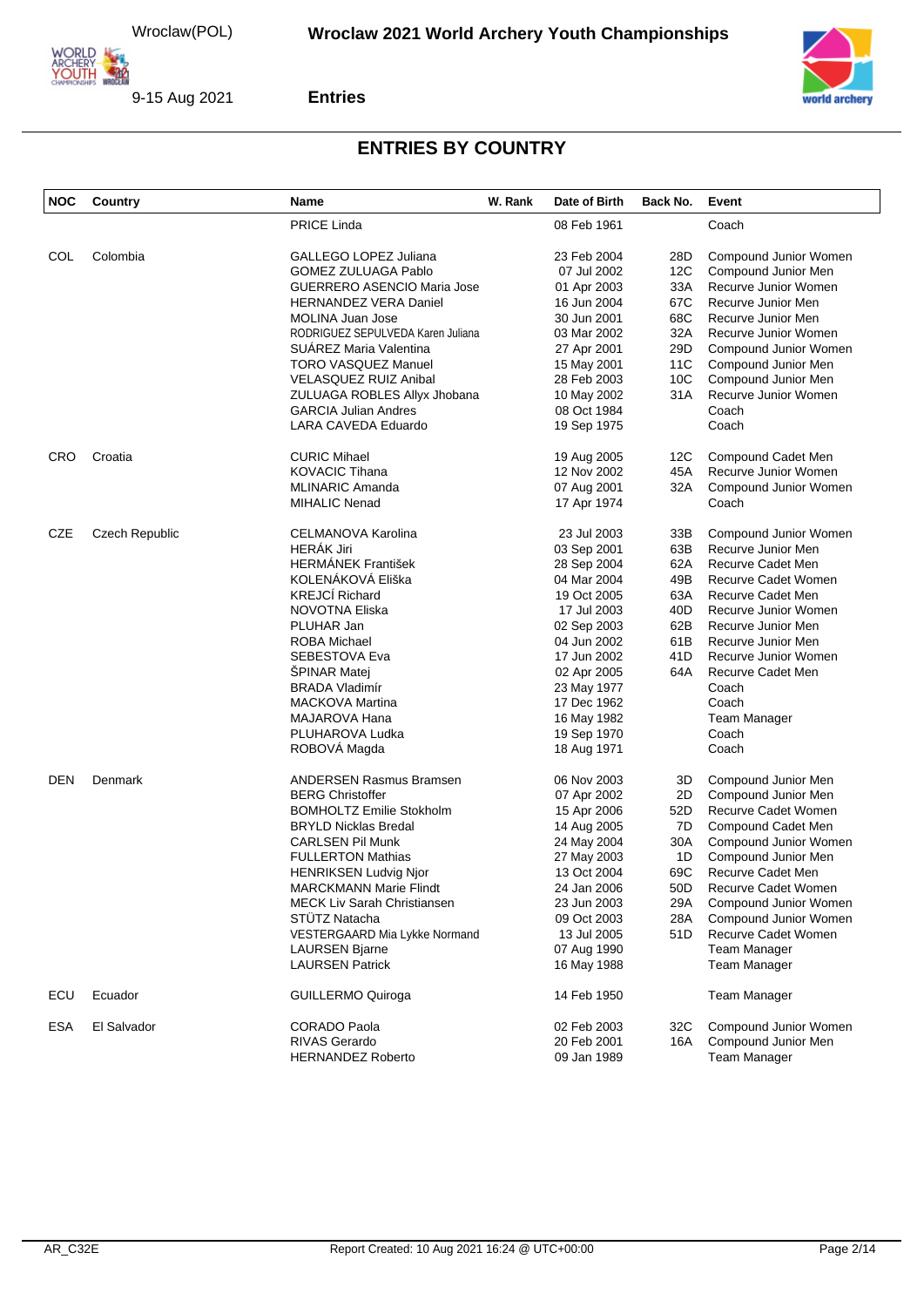



#### **Entries**

| <b>NOC</b> | Country | Name                                | W. Rank | Date of Birth | Back No. | Event                      |
|------------|---------|-------------------------------------|---------|---------------|----------|----------------------------|
|            |         |                                     |         |               |          |                            |
| <b>ESP</b> | Spain   | <b>ALEXA Misis Olivares</b>         |         | 03 May 2006   | 17B      | Compound Cadet Women       |
|            |         | <b>ARIAS Kevin</b>                  |         | 14 May 2004   | 6A       | Compound Cadet Men         |
|            |         | CALDERON ARROYO Sergio              |         | 19 Nov 2002   | 15C      | Compound Junior Men        |
|            |         | <b>CANALES Elia</b>                 |         | 25 Jun 2001   | 39C      | Recurve Junior Women       |
|            |         | DABAN BAINES Jorge                  |         | 18 Mar 2004   | 65A      | Recurve Cadet Men          |
|            |         | DE VELASCO Ines                     |         | 14 Mar 2002   | 37C      | Recurve Junior Women       |
|            |         | FERNANDEZ INFANTE Leyre             |         | 06 Sep 2003   | 38C      | Recurve Junior Women       |
|            |         | FERRANDEZ TEJERO Claudia            |         | 10 May 2002   | 21B      | Compound Junior Women      |
|            |         | <b>GONZALEZ MANUEL Hector</b>       |         | 12 Dec 2005   | 5A       | Compound Cadet Men         |
|            |         | IBÁÑEZ ROMERO Lucia                 |         | 02 Feb 2004   | 51C      | Recurve Cadet Women        |
|            |         | LAPIEDRA BARRANCO Andrea            |         | 23 Sep 2004   | 18B      | Compound Cadet Women       |
|            |         | LAURA Warmuz                        |         | 07 Jun 2002   | 19B      | Compound Junior Women      |
|            |         | <b>MERIDA Javier</b>                |         | 21 Mar 2004   | 66A      | Recurve Cadet Men          |
|            |         | MUÑOZ Andrea                        |         | 16 Nov 2002   | 20B      | Compound Junior Women      |
|            |         | <b>NORCZYK Pablo</b>                |         | 23 Jun 2001   | 13C      | Compound Junior Men        |
|            |         | RAMOS VALIENTE Lucía                |         | 29 Nov 2005   | 50C      | Recurve Cadet Women        |
|            |         | ROIG ROIG Toni                      |         | 09 Nov 2005   | 67A      | Recurve Cadet Men          |
|            |         | <b>RUBIO Miguel</b>                 |         | 16 Sep 2006   | 4A       | Compound Cadet Men         |
|            |         | SANCHEZ MEDRANO Mario               |         | 26 Nov 2001   | 14C      | Compound Junior Men        |
|            |         | <b>SANCHEZ Yun</b>                  |         | 18 Jun 2002   | 52A      | Recurve Junior Men         |
|            |         | <b>SANTOS DEL VALLE Manuel</b>      |         | 02 Aug 2001   | 54A      | Recurve Junior Men         |
|            |         | SOLERA Jose Manuel                  |         | 04 Aug 2001   | 53A      | Recurve Junior Men         |
|            |         | UNAMUNZAGA ALTUNA Irati             |         | 29 May 2006   | 52C      | Recurve Cadet Women        |
|            |         | UNAMUNZAGA ALTUNA Samantha          |         | 03 Jan 2005   | 19B      | Compound Cadet Women       |
|            |         | <b>AGUSTIN Rodríguez</b>            |         | 13 Dec 1970   |          | Coach                      |
|            |         | <b>CUESTA Elias</b>                 |         | 15 Mar 1985   |          | Coach                      |
|            |         | <b>GARCIA CAUMEL Javier Alfonso</b> |         | 06 Apr 2000   |          | Coach                      |
|            |         | <b>MONTES Ruben</b>                 |         | 12 Jun 1981   |          | Team Manager               |
|            |         | MORAGO Juan                         |         | 23 Feb 1980   |          | Coach                      |
|            |         | PALACIOS VAQUERA Jose Rene          |         | 25 Jan 1993   |          | Coach                      |
| <b>EST</b> | Estonia | <b>ILVES Kristjan</b>               |         | 17 Mar 2003   | 15B      | Compound Junior Men        |
|            |         | <b>JAATMA Robin</b>                 |         | 05 Mar 2001   | 16B      | Compound Junior Men        |
|            |         | <b>KARNER Kristella</b>             |         | 02 Jun 2006   | 23C      | Compound Cadet Women       |
|            |         | <b>KASPER Rasmus</b>                |         | 08 Sep 2002   | 61C      | Recurve Junior Men         |
|            |         | LIPPAND Hanna Liina                 |         | 12 Mar 2001   | 29B      | Compound Junior Women      |
|            |         | <b>OUN Hendrik</b>                  |         | 14 Mar 2001   | 63C      | Recurve Junior Men         |
|            |         | <b>PAAS Meeri-Marita</b>            |         | 10 Feb 2002   | 28B      | Compound Junior Women      |
|            |         | <b>REIGO Uku Andreas</b>            |         | 03 Sep 2003   | 62C      | Recurve Junior Men         |
|            |         | <b>SEIN Anne</b>                    |         | 05 Nov 2006   | 36A      | Recurve Cadet Women        |
|            |         | <b>TAMMIK Tessa Cathlen</b>         |         | 31 Aug 2004   | 35A      | <b>Recurve Cadet Women</b> |
|            |         | JAATMA Maarika                      |         | 13 Jul 1969   |          | Coach                      |
|            |         | KOORT Kadi                          |         | 22 Nov 1978   |          | Coach                      |
|            |         | <b>LILIENTHAL Triinu</b>            |         | 10 Aug 2000   |          | <b>Delegation Official</b> |
|            |         | <b>TETSMANN Maris</b>               |         | 04 Aug 1998   |          | <b>Team Manager</b>        |
|            |         | UUSMAA Anu                          |         | 23 Oct 1971   |          | Coach                      |
| <b>FIN</b> | Finland | ALA-AHO Emmi                        |         | 13 Feb 2004   | 35C      | Recurve Cadet Women        |
|            |         | PETAJA Aleksi                       |         | 11 Jan 2006   | 68C      | Recurve Cadet Men          |
|            |         | <b>SCHRADER Leo</b>                 |         | 05 Aug 2004   | 67C      | Recurve Cadet Men          |
|            |         | <b>VUORINEN Verne</b>               |         | 06 Nov 2002   | 70D      | Recurve Junior Men         |
|            |         | PETÄJÄ Marjaana                     |         | 23 Jun 1978   |          | Team Manager               |
|            |         | <b>SCHRADER Thomas</b>              |         | 31 Aug 1971   |          | Coach                      |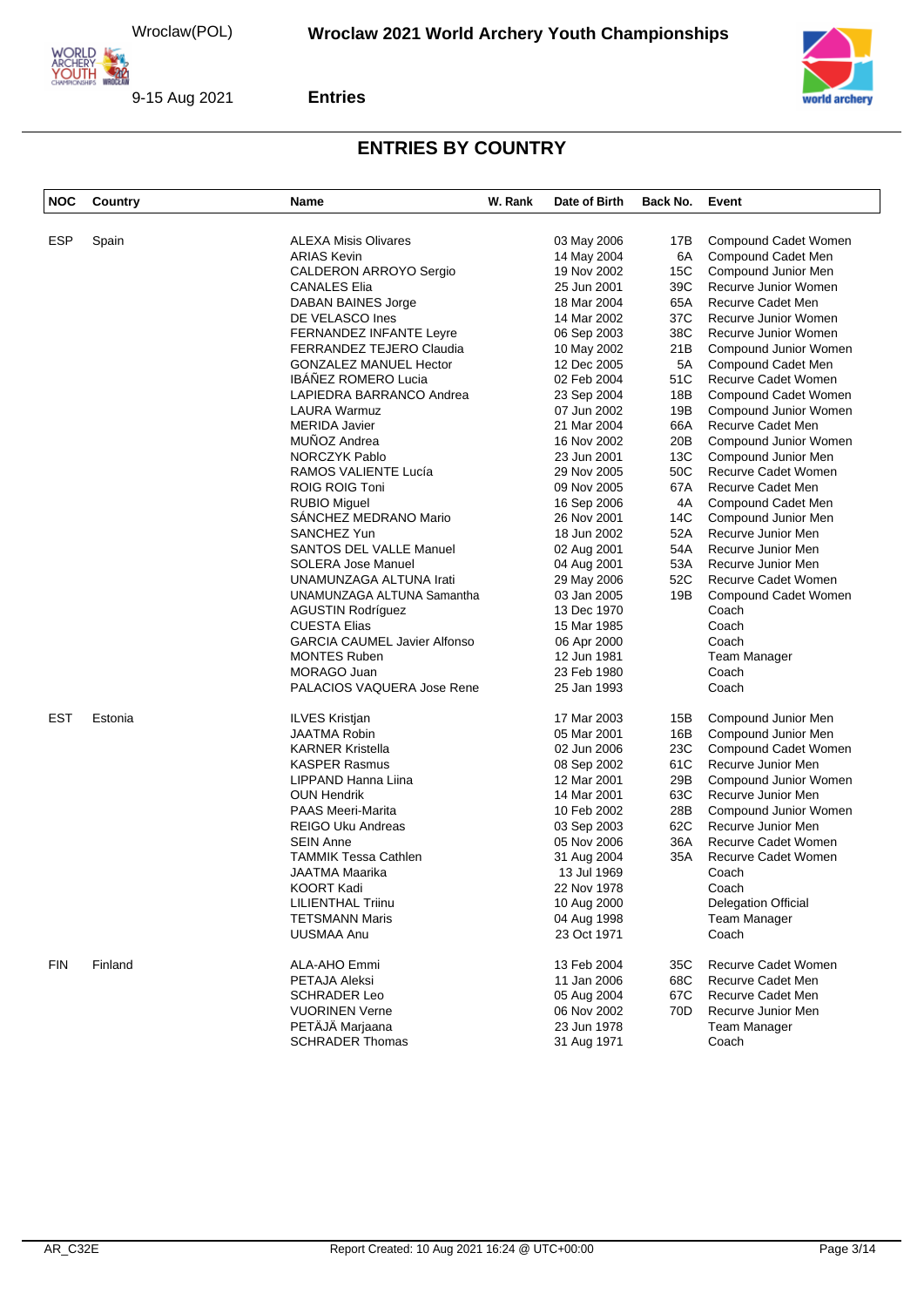





| NOC        | Country              | <b>Name</b>               | W. Rank | Date of Birth | Back No. | Event                      |
|------------|----------------------|---------------------------|---------|---------------|----------|----------------------------|
|            |                      |                           |         |               |          |                            |
| <b>FRA</b> | France               | <b>ALBANESE Rémy</b>      |         | 15 Aug 2001   | 14B      | Compound Junior Men        |
|            |                      | <b>BARITEAUD Iban</b>     |         | 25 Dec 2004   | 56B      | Recurve Cadet Men          |
|            |                      | <b>BAUDAIN Yanis</b>      |         | 28 Jan 2005   | 58B      | Recurve Cadet Men          |
|            |                      | <b>BERNARDI Nicolas</b>   |         | 03 Jan 2003   | 57B      | Recurve Junior Men         |
|            |                      | <b>BOULEAU Victor</b>     |         | 22 Oct 2004   | 11C      | Compound Cadet Men         |
|            |                      | <b>CHAMBRAUD Alyssia</b>  |         | 10 Jan 2004   | 22A      | Compound Cadet Women       |
|            |                      | <b>CORDEAU Amélie</b>     |         | 01 Oct 2005   | 52B      | Recurve Cadet Women        |
|            |                      | <b>FLORENT Anaëlle</b>    |         | 17 Aug 2001   | 43D      | Recurve Junior Women       |
|            |                      | <b>HALNA Océane</b>       |         | 12 Jun 2002   | 31B      | Compound Junior Women      |
|            |                      | <b>LOPEZ Caroline</b>     |         | 09 Jan 2004   | 51B      | Recurve Cadet Women        |
|            |                      | <b>MANGELLE Mateo</b>     |         | 15 Mar 2002   | 13B      | Compound Junior Men        |
|            |                      | <b>RICHARD Melodie</b>    |         | 01 Jan 2002   | 42D      | Recurve Junior Women       |
|            |                      | <b>SEBASTIAN Victoria</b> |         | 01 Mar 2004   | 50B      | <b>Recurve Cadet Women</b> |
|            |                      | STROCK-HUTTEPAIN Thomas   |         | 20 May 2003   | 55B      | Recurve Junior Men         |
|            |                      | <b>THIRION Baptiste</b>   |         | 18 Jan 2006   | 57B      | Recurve Cadet Men          |
|            |                      | <b>VAUTRIN Jules</b>      |         | 30 Jul 2001   | 56B      | Recurve Junior Men         |
|            |                      | <b>AURAIX Jerome</b>      |         | 26 May 1973   |          | Coach                      |
|            |                      | <b>MUSY Frederique</b>    |         | 29 Aug 1958   |          | Team Manager               |
|            |                      | <b>SAUNIER Marc</b>       |         | 21 Jan 1956   |          | <b>Medical Person</b>      |
|            |                      | TOPANDE-MAKOMBO Gilles    |         | 02 Feb 1973   |          | Coach                      |
| <b>GBR</b> | <b>Great Britain</b> | A'BEAR Chloe              |         | 09 Oct 2004   | 21C      | Compound Cadet Women       |
|            |                      | <b>ANNISON Layla</b>      |         | 05 Jul 2002   | 22C      | Compound Junior Women      |
|            |                      | <b>BOULTON Hallie</b>     |         | 12 Mar 2005   | 20C      | Compound Cadet Women       |
|            |                      | <b>BRYAN Jenny</b>        |         | 30 Dec 2002   | 24C      | Compound Junior Women      |
|            |                      | <b>BURDETT Nicole</b>     |         | 04 Jun 2001   | 37D      | Recurve Junior Women       |
|            |                      | CARPENTER Adam            |         | 13 Jul 2002   | 4A       | Compound Junior Men        |
|            |                      | <b>CHAPPELL Grace</b>     |         | 14 Mar 2002   | 23C      | Compound Junior Women      |
|            |                      | <b>COSTALL Megan</b>      |         | 17 Sep 2003   | 39D      | Recurve Junior Women       |
|            |                      | <b>HASLAM Lewis</b>       |         | 30 Apr 2003   | 5A       | Compound Junior Men        |
|            |                      | <b>HEALEY Penny</b>       |         | 07 Mar 2005   | 48C      | Recurve Cadet Women        |
|            |                      | <b>LANE Thomas</b>        |         | 21 Sep 2004   | 11A      | Compound Cadet Men         |
|            |                      | NEWBY Imogen              |         | 28 Jun 2004   | 47C      | Recurve Cadet Women        |
|            |                      | <b>PIPER Louisa</b>       |         | 21 May 2003   | 38D      | Recurve Junior Women       |
|            |                      | REID Jacob                |         | 17 Aug 2001   | 59A      | Recurve Junior Men         |
|            |                      | SPENCER-NICE Riley        |         | 31 May 2004   | 70B      | Recurve Cadet Men          |
|            |                      | <b>WHITMARSH Austin</b>   |         | 15 Mar 2003   | 58A      | Recurve Junior Men         |
|            |                      | <b>WONG Matthew</b>       |         | 28 Mar 2001   | 6A       | Compound Junior Men        |
|            |                      | WOODGATE James            |         | 29 May 2002   | 60A      | Recurve Junior Men         |
|            |                      | <b>FERGUSON Anthony</b>   |         | 08 Aug 1956   |          | Coach                      |
|            |                      | <b>HUTCHISON Gaynor</b>   |         | 20 Jan 1966   |          | Coach                      |
|            |                      | <b>MASON James</b>        |         | 30 Sep 1989   |          | Coach                      |
|            |                      | <b>MEERING Sophie</b>     |         | 24 Dec 1993   |          | Coach                      |
|            |                      | <b>TUCKNOTT Philip</b>    |         | 17 Apr 1995   |          | Team Manager               |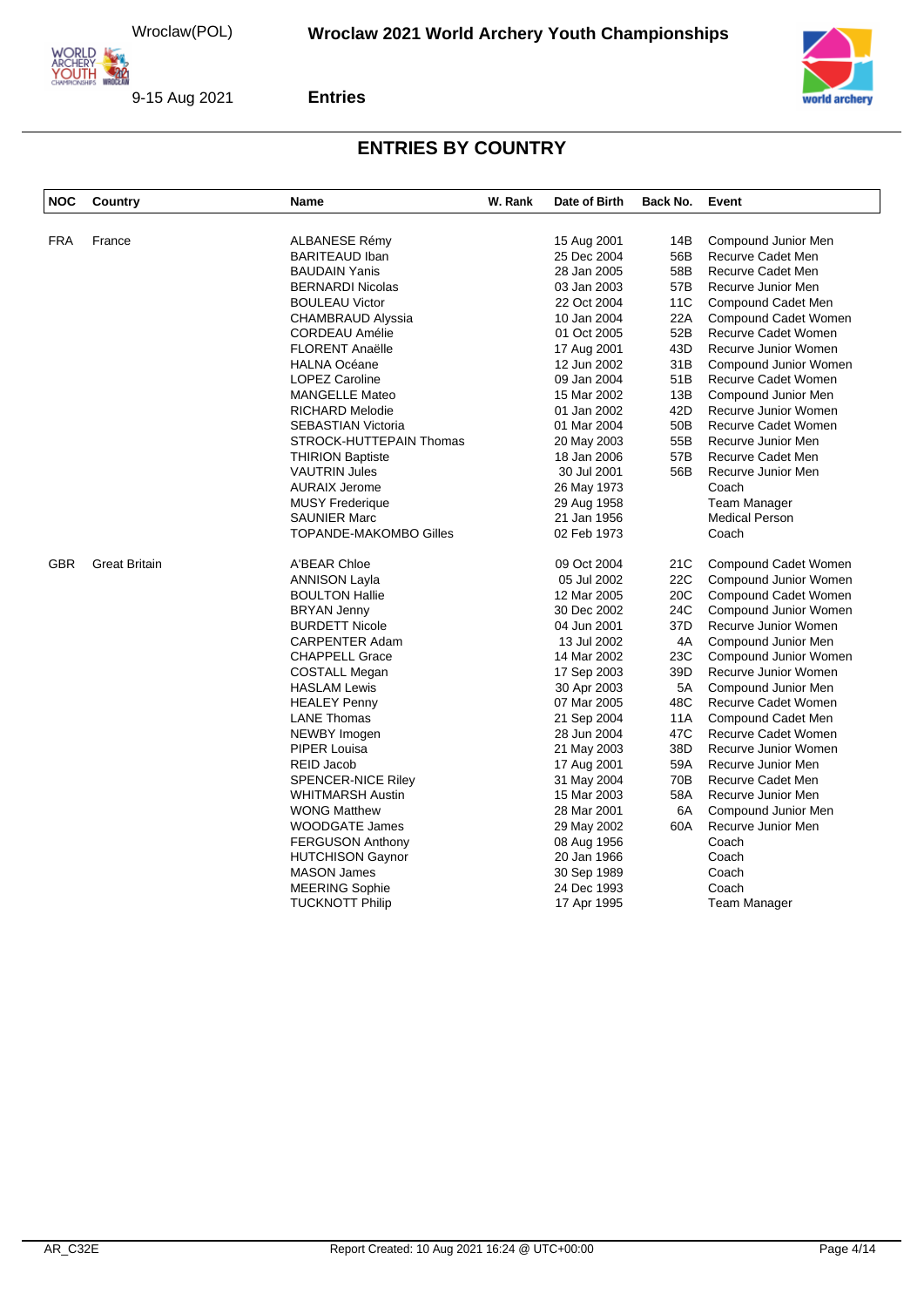

9-15 Aug 2021



#### **Entries**

| <b>NOC</b> | Country          | <b>Name</b>                               | W. Rank | Date of Birth              | Back No.        | Event                                         |
|------------|------------------|-------------------------------------------|---------|----------------------------|-----------------|-----------------------------------------------|
|            |                  | <b>GOEPPEL Franziska</b>                  |         |                            |                 |                                               |
| <b>GER</b> | Germany          | <b>IDENSEN Elina</b>                      |         | 08 Aug 2003<br>18 Mar 2003 | 31A<br>35D      | Compound Junior Women<br>Recurve Junior Women |
|            |                  |                                           |         | 23 Jul 2006                | 46C             | Recurve Cadet Women                           |
|            |                  | <b>KELLERER Regina</b>                    |         | 18 Feb 2004                | 44C             |                                               |
|            |                  | <b>KLINGER Johanna</b>                    |         |                            |                 | Recurve Cadet Women                           |
|            |                  | <b>KURZ Moritz</b><br><b>LINKE Erik</b>   |         | 27 Sep 2003<br>03 Dec 2003 | 11A<br>57A      | Compound Junior Men<br>Recurve Junior Men     |
|            |                  |                                           |         | 14 Jun 2006                | 59 <sub>D</sub> | Recurve Cadet Men                             |
|            |                  | LUETTMERDING Phil                         |         |                            |                 |                                               |
|            |                  | <b>MOULLIET Max</b>                       |         | 25 May 2004                | 60 <sub>D</sub> | Recurve Cadet Men                             |
|            |                  | <b>MUEHLBAUER Fabian</b>                  |         | 17 Jun 2001                | 12A             | Compound Junior Men                           |
|            |                  | PIECHA Patrick                            |         | 31 Aug 2001                | 10A             | Compound Junior Men                           |
|            |                  | <b>RASCHKE Leonie</b>                     |         | 17 Jul 2004                | 45C             | Recurve Cadet Women                           |
|            |                  | <b>REISENWEBER Clea</b>                   |         | 28 Nov 2003                | 34D             | Recurve Junior Women                          |
|            |                  | <b>ROETHER Frederik</b>                   |         | 16 Dec 2005                | 61D             | Recurve Cadet Men                             |
|            |                  | <b>SCHIFFHAUER Nico</b>                   |         | 30 Dec 2001                | 55A             | Recurve Junior Men                            |
|            |                  | <b>SCHWARZ Charline</b>                   |         | 15 Jan 2001                | 36D             | Recurve Junior Women                          |
|            |                  | <b>VETTER Jonathan</b>                    |         | 17 Feb 2001                | 56A             | Recurve Junior Men                            |
|            |                  | <b>DEHN Sandra</b>                        |         | 08 Apr 1978                |                 | Coach                                         |
|            |                  | <b>DELLENBACH Marc</b>                    |         | 25 Nov 1974                |                 | Coach                                         |
|            |                  | <b>HERTKORN Holger</b>                    |         | 25 Nov 1971                |                 | Coach                                         |
|            |                  | LEWANDOWSKI Ralf                          |         | 07 Dec 1965                |                 | <b>Medical Person</b>                         |
|            |                  | PEDRYS Roman                              |         | 16 May 1985                |                 | Coach                                         |
|            |                  | <b>REIMANN Grit</b>                       |         | 23 Mar 1969                |                 | <b>Medical Person</b>                         |
| GRE        | Greece           | CHALKIOPOULOU Sofia                       |         | 26 Jan 2004                | 47B             | Recurve Cadet Women                           |
|            |                  | <b>CHARISIS Evangelos</b>                 |         | 06 May 2005                | 71B             | Recurve Cadet Men                             |
|            |                  | <b>DRAKIOTIS Dimitrios - Konstantinos</b> |         | 04 Oct 2001                | 17A             | Compound Junior Men                           |
|            |                  | NASOULA Maria                             |         | 13 Sep 2005                | 48B             | Recurve Cadet Women                           |
|            |                  | NASOULAS Alexandros                       |         | 28 Jan 1967                |                 | Coach                                         |
|            |                  | PAMVOUXOGLOU Alexandros                   |         | 01 Oct 1977                |                 | Coach                                         |
| <b>GUA</b> | Guatemala        | <b>ENRIQUEZ Nancy</b>                     |         | 19 Sep 2002                | 45D             | Recurve Junior Women                          |
|            |                  | <b>GUERRERO Javier</b>                    |         | 03 Aug 2002                | 72C             | Recurve Junior Men                            |
|            |                  | <b>MEDA Carlos</b>                        |         | 09 Sep 1977                |                 | Coach                                         |
| <b>HKG</b> | Hong Kong, China | <b>CHEUNG Sum Hin Moses</b>               |         | 01 Oct 2004                | 69D             | Recurve Cadet Men                             |
|            |                  | FISCHER Dylan Wei Ying                    |         | 18 Dec 2003                | 64D             | Recurve Junior Men                            |
|            |                  | LAM Sum Laam                              |         | 08 Jan 2008                | 21D             | Compound Cadet Women                          |
|            |                  | LEE Hiu Yau                               |         | 24 Dec 2004                | 35B             | Recurve Cadet Women                           |
|            |                  | LEUNG Kwan Ki                             |         | 25 Jan 2004                | 10 <sub>C</sub> | Compound Cadet Men                            |
|            |                  | LO Tsz Tung                               |         | 06 Dec 2003                | 28C             | Compound Junior Women                         |
|            |                  | NGAI Ho Chun                              |         | 04 Mar 2002                | 1A              | Compound Junior Men                           |
|            |                  | <b>PINILI Martin Antoine Marino</b>       |         | 28 Nov 2001                | 3A              | Compound Junior Men                           |
|            |                  | WONG Ka Ching                             |         | 09 Feb 2002                | 2A              | Compound Junior Men                           |
|            |                  | YEUNG Tsz Chai                            |         | 29 Aug 2002                | 29C             | Compound Junior Women                         |
|            |                  | <b>YIP Tin Long</b>                       |         | 05 Dec 2002                | 65D             | Recurve Junior Men                            |
|            |                  | CHUI Chun Man                             |         | 07 Jan 1990                |                 | <b>Team Manager</b>                           |
|            |                  | SO Man Kin                                |         | 21 May 1988                |                 | Coach                                         |
|            |                  |                                           |         |                            |                 |                                               |
| <b>HUN</b> | Hungary          | CSERNÁK István                            |         | 17 Oct 2004                | 12A             | Compound Cadet Men                            |
|            |                  | <b>CSERNAK Vencel</b>                     |         | 26 Mar 2002                |                 | Team Manager                                  |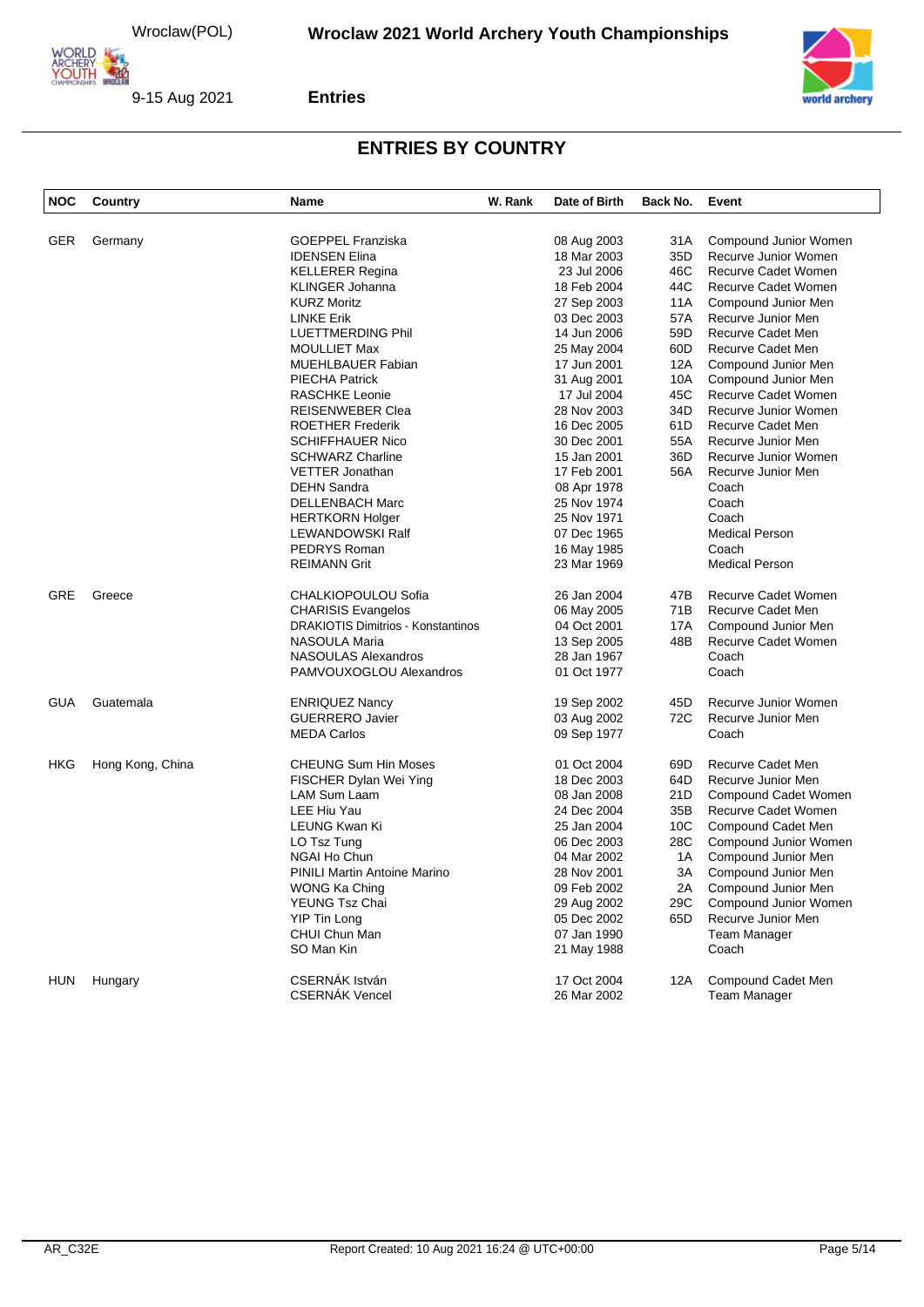

9-15 Aug 2021



#### **Entries**

| <b>NOC</b> | Country                  | Name                              | W. Rank | Date of Birth | Back No. | Event                      |
|------------|--------------------------|-----------------------------------|---------|---------------|----------|----------------------------|
| <b>IND</b> | India                    | Amit Kumar                        |         | 01 Jan 2004   | 56A      | Recurve Cadet Men          |
|            |                          | Parneet Kaur                      |         | 11 Apr 2005   | 14D      | Compound Cadet Women       |
|            |                          | Sahil Chaudhary                   |         | 18 Oct 2006   | 1D       | Compound Cadet Men         |
|            |                          | . Avani                           |         | 10 Nov 2005   | 44B      | Recurve Cadet Women        |
|            |                          | . Priyansh                        |         | 22 Mar 2003   | 13A      | Compound Junior Men        |
|            |                          | . Tamnna                          |         | 07 Oct 2005   | 45B      | Recurve Cadet Women        |
|            |                          | ALONE Manjiri Manoj               |         | 21 Sep 2006   | 46B      | Recurve Cadet Women        |
|            |                          | <b>APAR Mihir Nitin</b>           |         | 27 Oct 2005   | 3D       | Compound Cadet Men         |
|            |                          | <b>BARI Komalika</b>              |         | 05 Feb 2002   | 32C      | Recurve Junior Women       |
|            |                          | <b>BOMMADEVARA Dhiraj</b>         |         | 04 Sep 2001   | 59C      | Recurve Junior Men         |
|            |                          | <b>CHANGMAI Bishal</b>            |         | 30 Nov 2004   | 57A      | Recurve Cadet Men          |
|            |                          | <b>CHAUDHARY Sakshi</b>           |         | 06 Feb 2003   | 27B      | Compound Junior Women      |
|            |                          | CHOUDHARY Aditya                  |         | 10 Mar 2003   | 58C      | Recurve Junior Men         |
|            |                          |                                   |         | 23 Jan 2005   | 2D       |                            |
|            |                          | DALAL Kushal                      |         |               |          | Compound Cadet Men         |
|            |                          | DHAYAL Divya                      |         | 24 Dec 2001   | 26B      | Compound Junior Women      |
|            |                          | <b>GURJAR Priya</b>               |         | 10 Feb 2004   | 16D      | Compound Cadet Women       |
|            |                          | <b>JAWKAR Prathamesh Samadhan</b> |         | 08 Sep 2003   | 14A      | Compound Junior Men        |
|            |                          | <b>PRAGATI</b>                    |         | 29 Aug 2003   | 25B      | Compound Junior Women      |
|            |                          | <b>PUNIA Tisha</b>                |         | 19 May 2005   | 33C      | Recurve Junior Women       |
|            |                          | <b>RUHAL Vickey</b>               |         | 16 Jan 2005   | 58A      | Recurve Cadet Men          |
|            |                          | <b>SALUNKHE Parth Sushant</b>     |         | 04 Nov 2003   | 60C      | Recurve Junior Men         |
|            |                          | SENTHILKUMAR Ridhu Varshini       |         | 18 Nov 2006   | 15D      | Compound Cadet Women       |
|            |                          | <b>VERMA Tanisha</b>              |         | 24 Dec 2003   | 31C      | Recurve Junior Women       |
|            |                          | YADAV Rishabh                     |         | 13 Aug 2002   | 15A      | Compound Junior Men        |
|            |                          | AWDHESH Ram                       |         | 26 Sep 1985   |          | Coach                      |
|            |                          | <b>DASS Bodhisattva</b>           |         | 19 Jun 1991   |          | <b>Other Function</b>      |
|            |                          | <b>DHYANI Manvi</b>               |         | 07 Dec 1991   |          | <b>Other Function</b>      |
|            |                          | <b>GHUMAN Gurpreet Singh</b>      |         | 25 Mar 1995   |          | <b>Other Function</b>      |
|            |                          | ILAG Chandrakant Baburao          |         | 11 Oct 1978   |          | Coach                      |
|            |                          | <b>JADHAO Amar</b>                |         | 19 Jun 1987   |          | Coach                      |
|            |                          | <b>MAHATO Purnima</b>             |         | 15 Aug 1976   |          | Team Manager               |
|            |                          | <b>MALIK Deepak</b>               |         | 05 Nov 1992   |          | Coach                      |
|            |                          | RAJAGOPAL Yuvaraja                |         | 20 Apr 1984   |          | Coach                      |
|            |                          | <b>SALARIA Richpal Singh</b>      |         | 12 Sep 1977   |          | Coach                      |
|            |                          | SINGH Sanjeeva Kumar              |         | 18 Nov 1963   |          | <b>Other Function</b>      |
|            |                          | <b>SINGH Surender</b>             |         | 13 Sep 1984   |          | Coach                      |
| IRI        | Islamic Republic of Iran | ASHEGHZADEH OSKOUEI Bita          |         | 13 Nov 2002   | 25C      | Compound Junior Women      |
|            |                          | AZIZI Amir Reza                   |         | 13 Jun 2004   | 11D      | Compound Cadet Men         |
|            |                          | <b>BYBORDY Geesa</b>              |         | 03 Sep 2001   | 26C      | Compound Junior Women      |
|            |                          | <b>FAZEL Arashk</b>               |         | 17 Mar 2004   | 58C      | Recurve Cadet Men          |
|            |                          | <b>GHASEMI Saghar</b>             |         | 18 Nov 2006   | 22B      | Compound Cadet Women       |
|            |                          | GHORBANZADEH Amirmohammad         |         | 15 Oct 2002   | 6D       | Compound Junior Men        |
|            |                          | GOLSHANI ASL Mohammadhossein      |         | 13 Apr 2005   | 56C      | Recurve Cadet Men          |
|            |                          | HALVAEI Saghar                    |         | 04 May 2002   | 27C      | Compound Junior Women      |
|            |                          | NADERI ZONOUZ Nima                |         | 05 Jun 2004   | 57C      | Recurve Cadet Men          |
|            |                          | PAKZAD Armin                      |         | 28 Dec 2003   | 4D       | Compound Junior Men        |
|            |                          | POURMAHANI Yasna                  |         | 11 Apr 2005   | 49A      | Recurve Cadet Women        |
|            |                          | RAHMANI Sogand                    |         | 04 Aug 2002   | 47A      | Recurve Junior Women       |
|            |                          | SHABANI Reza                      |         | 15 Jul 2001   | 72B      | Recurve Junior Men         |
|            |                          | SOLTANINEJAD Abolfazl             |         | 08 Jan 2005   | 12D      | Compound Cadet Men         |
|            |                          | <b>ZAMANI NEZHAD Parsa</b>        |         | 01 Sep 2002   | 5D       | Compound Junior Men        |
|            |                          | <b>EBADI Esmaeil</b>              |         | 11 Aug 1976   |          | Coach                      |
|            |                          | <b>GHOBADI ANSAROUDI Kazem</b>    |         | 26 Jul 1979   |          | <b>Delegation Official</b> |
|            |                          | <b>HABIBIAN Mostafa</b>           |         |               |          | Coach                      |
|            |                          | <b>HOSSEINI Montaha</b>           |         | 23 Sep 1974   |          | <b>Delegation Official</b> |
|            |                          | NAJARI Omid                       |         | 17 Mar 1975   |          | <b>Team Manager</b>        |
|            |                          | <b>SAKET Hamidreza</b>            |         |               |          |                            |
|            |                          |                                   |         | 26 Apr 1967   |          | Delegation Official        |
|            |                          | SHABANI Zahra                     |         | 05 Dec 1987   |          | Coach                      |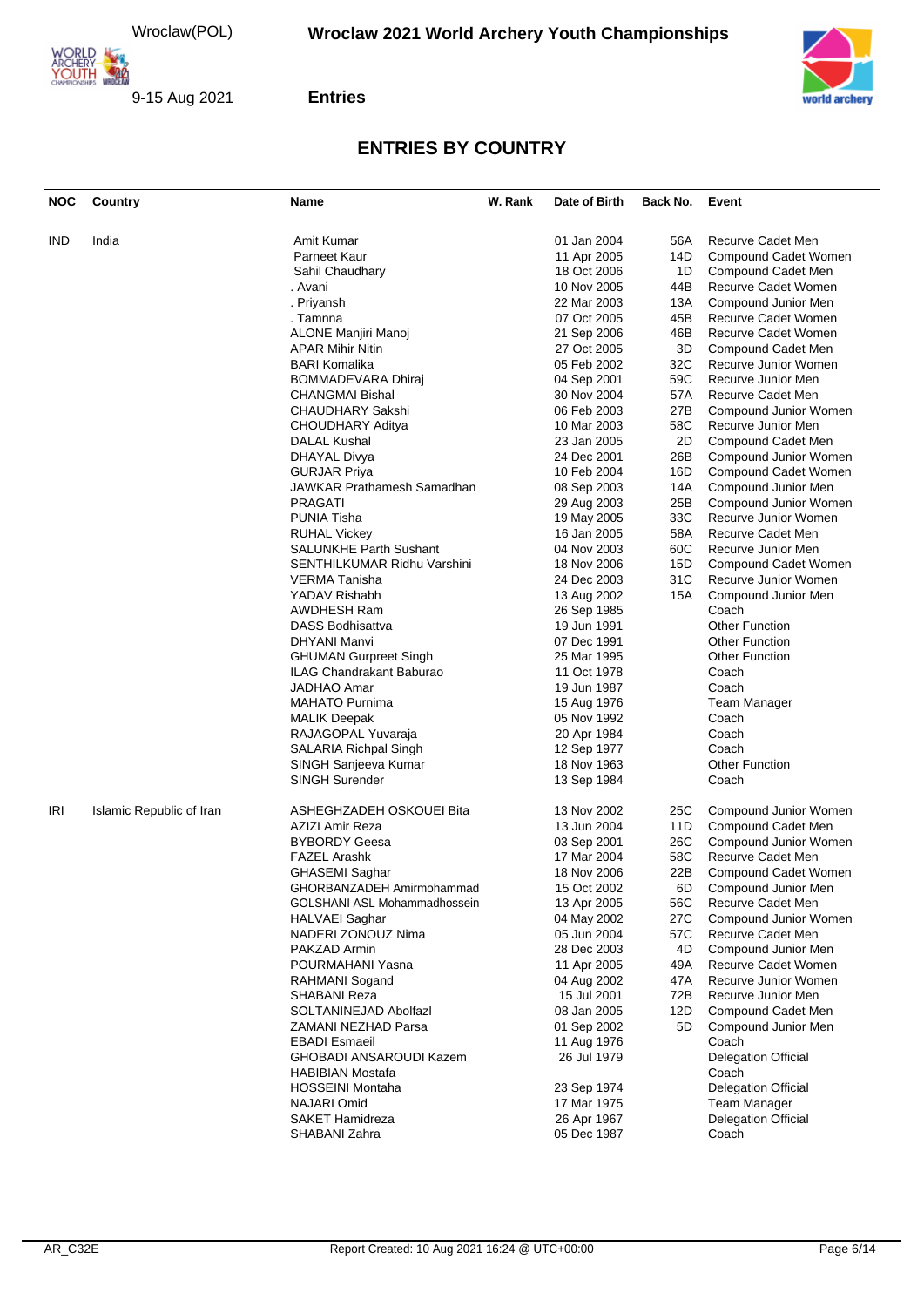

**Entries**



| <b>NOC</b> | Country            | Name                             | W. Rank | Date of Birth | Back No. | Event                      |
|------------|--------------------|----------------------------------|---------|---------------|----------|----------------------------|
|            |                    |                                  |         |               |          |                            |
| <b>ISL</b> | Iceland            | ALFREÐSDÓTTIR Anna Maria         |         | 26 Mar 2003   | 33D      | Compound Junior Women      |
|            |                    | FANNARSSON Dagur Orn             |         | 24 Nov 2001   | 18A      | Compound Junior Men        |
|            |                    | FANNARSSON Dagur Orn             |         | 24 Nov 2001   | 68B      | Recurve Junior Men         |
|            |                    | <b>HILMARSDOTTIR Marin Anita</b> |         | 04 Feb 2004   | 36D      | Recurve Cadet Women        |
|            |                    | <b>INGVARSSON Oliver Ormar</b>   |         | 01 Aug 2001   | 69B      | Recurve Junior Men         |
|            |                    |                                  |         |               |          |                            |
|            |                    | <b>BIRGISSON Alfred</b>          |         | 16 Feb 1976   |          | Coach                      |
|            |                    | <b>GUDJONSSON Gummi</b>          |         | 09 Nov 1982   |          | Team Manager               |
| <b>ISR</b> | <b>Israel</b>      | <b>FRENKEL Niv</b>               |         | 19 Feb 2004   | 69B      | Recurve Cadet Men          |
|            |                    | <b>KLEINER Shahar</b>            |         | 30 Sep 2003   | 66D      | Recurve Junior Men         |
|            |                    | <b>ROZINER Eyal</b>              |         | 16 Nov 2002   | 67D      | Recurve Junior Men         |
|            |                    | YAMROM Shamai                    |         | 07 Apr 2005   | 10B      | Compound Cadet Men         |
|            |                    | <b>MATZKIN Guy</b>               |         | 01 Jan 1990   |          | Coach                      |
|            |                    |                                  |         |               |          |                            |
| <b>ISV</b> | Virgin Islands, US | <b>D'AMOUR Nicholas</b>          |         | 04 Sep 2001   | 68D      | Recurve Junior Men         |
|            |                    | RUIZ AVECEDO Angelo              |         | 05 Oct 1957   |          | Team Manager               |
|            |                    |                                  |         |               |          |                            |
| <b>ITA</b> | Italy              | <b>BAZZICHETTO Elisa</b>         |         | 01 May 2002   | 21C      | Compound Junior Women      |
|            |                    | <b>BILISARI Matteo</b>           |         | 24 Mar 2003   | 51A      | Recurve Junior Men         |
|            |                    | <b>BOMBARDA Michelle Maria</b>   |         | 16 Jun 2003   | 19C      | Compound Junior Women      |
|            |                    | <b>BRANCA Elena</b>              |         | 10 Sep 2005   | 38D      | Recurve Cadet Women        |
|            |                    | <b>COMPAGNO Chiara</b>           |         | 25 May 2005   | 40D      | <b>Recurve Cadet Women</b> |
|            |                    | COSTANTINO Leonardo              |         | 19 Jun 2002   | 8D       | Compound Junior Men        |
|            |                    | <b>COVRE Leonardo</b>            |         | 15 Apr 2002   | 9D       | Compound Junior Men        |
|            |                    | <b>DEL DUCA Martina</b>          |         | 18 Jan 2004   | 16C      | Compound Cadet Women       |
|            |                    | <b>DEZANI Simone</b>             |         | 04 Aug 2004   | 57D      | Recurve Cadet Men          |
|            |                    | DI FRANCESCO Roberta             |         | 29 Mar 2003   | 36A      | Recurve Junior Women       |
|            |                    | DI NARDO Giulia                  |         | 05 Jul 2004   | 15C      | Compound Cadet Women       |
|            |                    |                                  |         |               |          |                            |
|            |                    | <b>GIANNECCHINI Alessio</b>      |         | 15 Sep 2004   | 8B       | Compound Cadet Men         |
|            |                    | <b>GODANO Michea</b>             |         | 16 Jun 2001   | 7D       | Compound Junior Men        |
|            |                    | <b>GREGORI Francesco</b>         |         | 29 May 2002   | 50A      | Recurve Junior Men         |
|            |                    | <b>GUBBINI Lorenzo</b>           |         | 14 Sep 2005   | 7В       | Compound Cadet Men         |
|            |                    | <b>HERVAT Karen</b>              |         | 04 Mar 2001   | 35A      | Recurve Junior Women       |
|            |                    | <b>LANDI Ginevra</b>             |         | 24 May 2004   | 39D      | Recurve Cadet Women        |
|            |                    | <b>MARCHETTI Andrea</b>          |         | 01 Jul 2004   | 9Β       | Compound Cadet Men         |
|            |                    | <b>NOVATI Federico</b>           |         | 03 May 2002   | 49A      | Recurve Junior Men         |
|            |                    | POERIO PITERÀ Francesco          |         | 08 Jun 2005   | 58D      | Recurve Cadet Men          |
|            |                    | <b>ROLANDO Aiko</b>              |         | 01 Apr 2002   | 34A      | Recurve Junior Women       |
|            |                    | <b>RONER Elisa</b>               |         | 04 Jul 2001   | 20C      | Compound Junior Women      |
|            |                    | <b>SERAFINI Martina</b>          |         |               | 14C      | Compound Cadet Women       |
|            |                    |                                  |         | 25 Jun 2004   |          |                            |
|            |                    | <b>ZAGHIS Francesco</b>          |         | 17 Mar 2005   | 56D      | Recurve Cadet Men          |
|            |                    | CATTARI Manolo                   |         | 22 Nov 1982   |          | <b>Other Function</b>      |
|            |                    | DI BUÒ llario                    |         | 13 Dec 1965   |          | Team Manager               |
|            |                    | <b>FALZONI Giovanni</b>          |         | 13 Mar 1953   |          | Coach                      |
|            |                    | <b>FORTE Elena</b>               |         | 08 Jul 1963   |          | <b>Delegation Official</b> |
|            |                    | <b>MOTTA Mariaraffaella</b>      |         | 13 Oct 1963   |          | Coach                      |
|            |                    | <b>SARTORI</b> Guendalina        |         | 08 Aug 1988   |          | Coach                      |
| <b>JPN</b> | Japan              | AOSHIMA Tetsuya                  |         | 08 Jan 2002   | 55C      | Recurve Junior Men         |
|            |                    |                                  |         |               |          |                            |
|            |                    | FUJII Nozomi                     |         | 02 Oct 2001   | 56C      | Recurve Junior Men         |
|            |                    | MIWA Sae                         |         | 16 Mar 2005   | 43D      | Recurve Cadet Women        |
|            |                    | <b>SAITO Fumiya</b>              |         | 01 Dec 2004   | 60B      | Recurve Cadet Men          |
|            |                    | SHIBUYA Juri                     |         | 29 Apr 2003   | 32D      | Recurve Junior Women       |
|            |                    | SONODA Waka                      |         | 23 Apr 2002   | 31D      | Recurve Junior Women       |
|            |                    | SUZUKI Sakura                    |         | 24 Jan 2005   | 42D      | Recurve Cadet Women        |
|            |                    | <b>TAKAHASHI Jinpei</b>          |         | 23 Mar 2004   | 61B      | Recurve Cadet Men          |
|            |                    | <b>TAKAI Shohei</b>              |         | 02 Dec 2003   | 57C      | Recurve Junior Men         |
|            |                    | <b>WATANABE Mao</b>              |         | 26 Dec 2002   | 33D      | Recurve Junior Women       |
|            |                    | YAHATA Haruma                    |         | 03 Mar 2004   | 59B      | Recurve Cadet Men          |
|            |                    | YAWATARI Akane                   |         | 22 May 2004   | 41D      | Recurve Cadet Women        |
|            |                    |                                  |         |               |          |                            |
|            |                    | KAWAI Tokuyuki                   |         | 20 Jan 1966   |          | Team Manager               |
|            |                    | KOZAKA Yukimi                    |         | 27 Jul 1962   |          | Coach                      |
|            |                    | <b>MORIYA Ryuichi</b>            |         | 28 Feb 1985   |          | Coach                      |
|            |                    | OKAMOTO Ryuji                    |         | 07 Mar 1975   |          | Coach                      |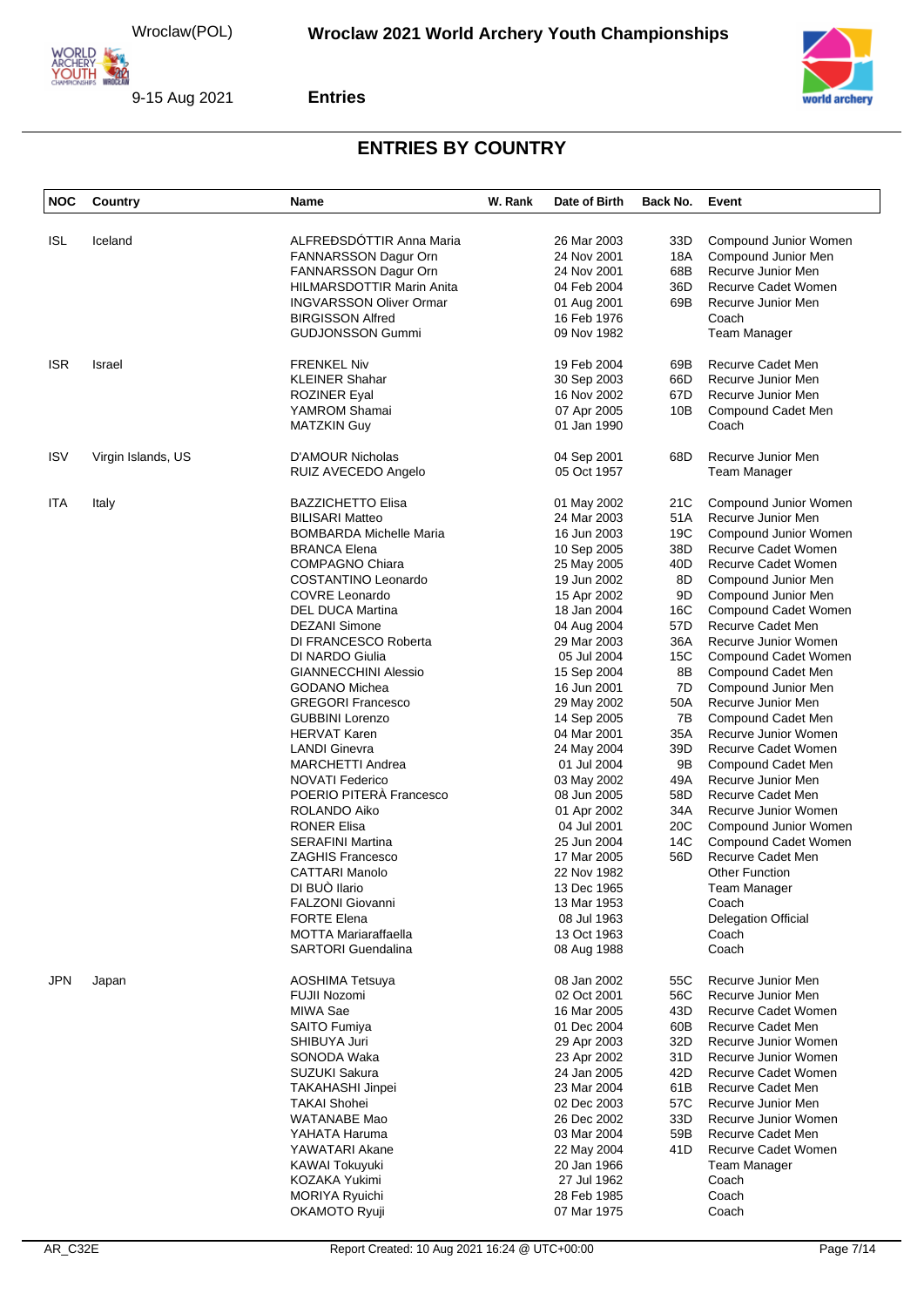



#### **Entries**

| <b>NOC</b> | Country             | <b>Name</b>                | W. Rank | Date of Birth | Back No. | Event                 |
|------------|---------------------|----------------------------|---------|---------------|----------|-----------------------|
|            |                     | YAMAKUBI Kazue             |         | 15 Sep 1965   |          | Coach                 |
| KAZ        | Kazakhstan          | <b>ALIMBAYEV Mansur</b>    |         | 11 May 2001   | 60B      | Recurve Junior Men    |
|            |                     | <b>BEKTURSUN Zhomart</b>   |         | 10 Apr 2001   | 11B      | Compound Junior Men   |
|            |                     | <b>BERCHA</b> Ivan         |         | 08 Nov 2004   | 63B      | Recurve Cadet Men     |
|            |                     | <b>IGIBAYEVA Gaukhar</b>   |         | 07 Aug 2001   | 37B      | Recurve Junior Women  |
|            |                     | ILYASSOVA Alina            |         | 23 Apr 2001   | 39B      | Recurve Junior Women  |
|            |                     | MUSTAFIN Alikhan           |         | 14 Mar 2001   | 59B      | Recurve Junior Men    |
|            |                     | RAISSOVA Elmira            |         | 28 Jul 2004   | 23A      | Compound Cadet Women  |
|            |                     | REBONEN Viktoriya          |         | 08 Feb 2003   | 24A      | Compound Junior Women |
|            |                     |                            |         |               |          |                       |
|            |                     | SAGUTDINOV Samat           |         | 18 Jul 2004   | 64B      | Recurve Cadet Men     |
|            |                     | SAGUTDINOV Shamil          |         | 29 Dec 2001   | 12B      | Compound Junior Men   |
|            |                     | SEIDAKHMETOVA Aizhan       |         | 09 Jan 2003   | 22A      | Compound Junior Women |
|            |                     | SMAGUL Baktur              |         | 07 Dec 2001   | 58B      | Recurve Junior Men    |
|            |                     | <b>TURSUNBEK Diana</b>     |         | 21 Sep 2003   | 38B      | Recurve Junior Women  |
|            |                     | <b>TYUTYUN Andrey</b>      |         | 19 Jun 2006   | 11B      | Compound Cadet Men    |
|            |                     | YUNUSSOVA Roxana           |         | 28 Dec 2002   | 23A      | Compound Junior Women |
|            |                     | ZAEMOVA Madina             |         | 14 Apr 2004   | 37A      | Recurve Cadet Women   |
|            |                     | ZHANGBYRBAY Dauletkeldi    |         | 02 Jun 2004   | 62B      | Recurve Cadet Men     |
|            |                     | ZHUSSUPOV Raiymbek         |         | 01 Feb 2005   | 10B      | Compound Junior Men   |
|            |                     | <b>BUZAUOV Zhumat</b>      |         | 17 May 1972   |          | Coach                 |
|            |                     | <b>GANKIN Artyom</b>       |         | 30 Aug 1991   |          | Coach                 |
|            |                     | IZBASSAROVA Bibigul        |         | 09 Nov 1992   |          | Coach                 |
|            |                     | KICHKIN Artem              |         | 21 Mar 1984   |          | Coach                 |
|            |                     | SOLODOVNIKOV Konstantin    |         | 22 Apr 1987   |          | Coach                 |
| KOS        | Kosovo              | <b>DVORANI Edi</b>         |         | 27 Dec 2001   | 70B      | Recurve Junior Men    |
|            |                     | <b>GLLAREVA Valmir</b>     |         | 25 Sep 2005   | 69A      | Recurve Cadet Men     |
|            |                     | <b>BYLYKBASHI Fehmi</b>    |         | 02 Aug 1971   |          | Coach                 |
| LAT        | Latvia              | <b>GARDE Emilija</b>       |         | 16 Jan 2006   | 47A      | Recurve Cadet Women   |
|            |                     | <b>KONONOVS Glebs</b>      |         | 14 Jun 2001   | 70A      | Recurve Junior Men    |
|            |                     | <b>SERGEJEVS Romans</b>    |         | 19 Oct 2006   | 70A      | Recurve Cadet Men     |
|            |                     | <b>SPAGE Madara</b>        |         | 12 May 2005   | 48A      | Recurve Cadet Women   |
|            |                     | TRINKUNA Kintija Laima     |         | 01 May 2001   | 47C      | Recurve Junior Women  |
|            |                     | <b>JAKUBANECS Janis</b>    |         | 18 May 1959   |          | <b>Team Manager</b>   |
|            |                     | KONONOVA Jelena            |         | 29 Sep 1976   |          | Coach                 |
|            |                     | <b>LAPSINS Eduards</b>     |         | 06 May 1962   |          | Coach                 |
| LTU        | Lithuania           | <b>ANTANAITIS Justas</b>   |         | 10 Jun 2002   | 67A      | Recurve Junior Men    |
|            |                     | <b>JANCIUKAS Dominykas</b> |         | 28 Mar 2002   | 68A      | Recurve Junior Men    |
|            |                     | PERMINAITE Diana           |         | 04 Apr 2006   | 37B      | Recurve Cadet Women   |
|            |                     | <b>SULIOKAS Domantas</b>   |         | 23 Jun 2006   | 72A      | Recurve Cadet Men     |
|            |                     | VECKYTE Meda               |         | 19 Jan 2003   | 47D      | Recurve Junior Women  |
|            |                     | <b>MORKELIUNAS Ignas</b>   |         | 09 Jul 1991   |          | Coach                 |
|            |                     | <b>TIMINSKAS Ugnius</b>    |         | 03 Jul 1989   |          | Coach                 |
|            |                     | <b>TIMINSKIENE Inga</b>    |         | 29 Oct 1988   |          | <b>Team Manager</b>   |
| MDA        | Republic of Moldova | <b>BELICI Andrei</b>       |         | 09 Jun 2005   | 68D      | Recurve Cadet Men     |
|            |                     | <b>BERZAN Kasandra</b>     |         | 05 May 2007   | 42C      | Recurve Cadet Women   |
|            |                     | CECANOVA Anastasia         |         | 18 Jul 2006   | 41C      | Recurve Cadet Women   |
|            |                     | <b>CLIMA Nicoleta</b>      |         | 05 Mar 2007   | 43C      | Recurve Cadet Women   |
|            |                     |                            |         |               |          |                       |
|            |                     | SADOVEANU Mihai            |         | 13 Mar 2006   | 67D      | Recurve Cadet Men     |
|            |                     | <b>CECANOVA Irina</b>      |         | 15 Nov 1970   |          | Coach                 |
|            |                     | <b>CLIMA Maria</b>         |         | 04 Nov 1978   |          | Coach                 |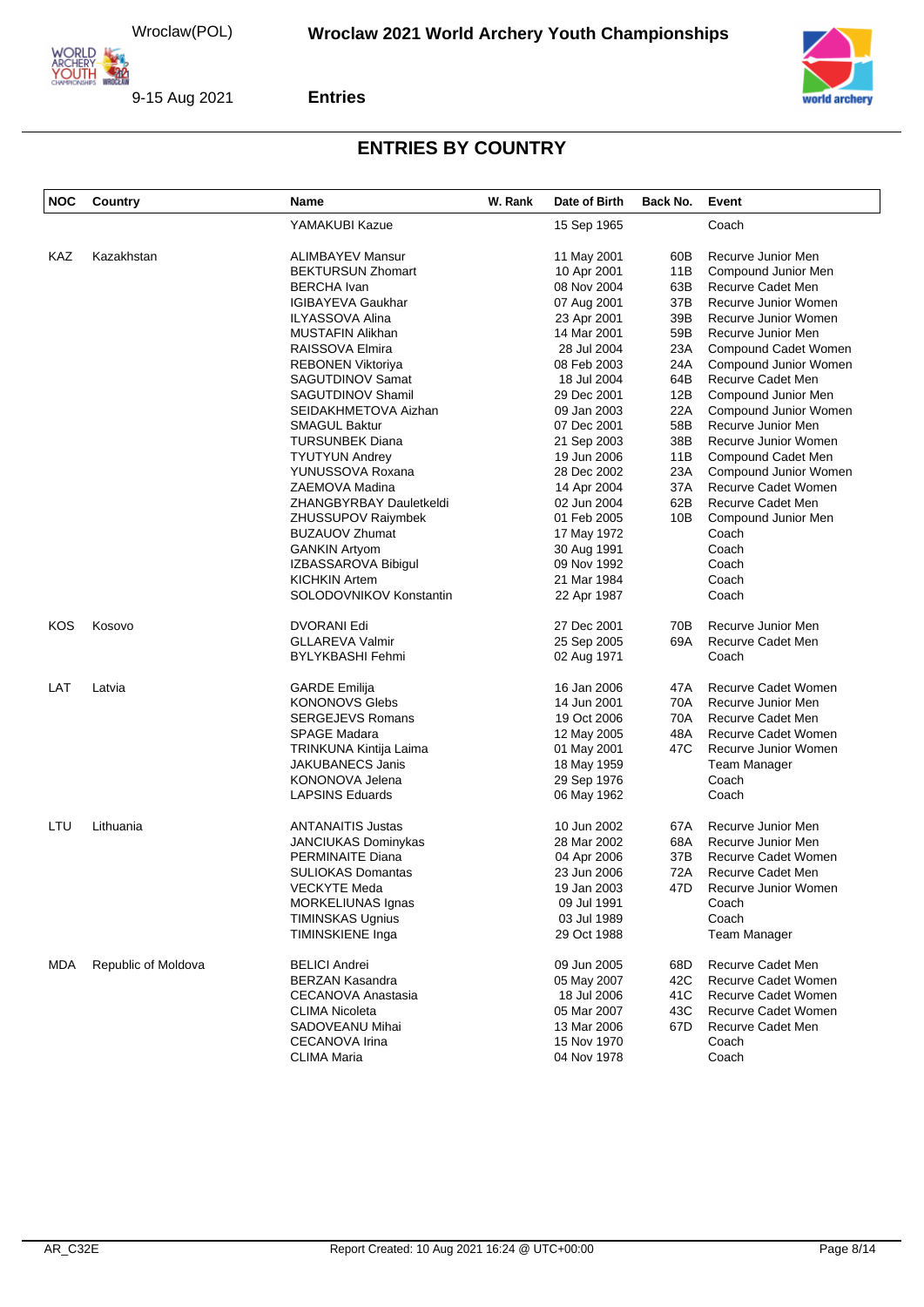

**Entries**



| NOC        | Country     | Name                                | W. Rank | Date of Birth | Back No.        | Event                 |
|------------|-------------|-------------------------------------|---------|---------------|-----------------|-----------------------|
|            | Mexico      |                                     |         |               |                 |                       |
| MEX        |             | <b>ALANIS Asstrid</b>               |         | 15 Jul 2002   | 24B             | Compound Junior Women |
|            |             | <b>BERNAL Mariana</b>               |         | 19 Feb 2003   | 22B             | Compound Junior Women |
|            |             | <b>BORBOLLA Diego</b>               |         | 19 Aug 2004   | 6C              | Compound Cadet Men    |
|            |             | CASTILLO Adriana                    |         | 19 Jul 2005   | 19C             | Compound Cadet Women  |
|            |             | <b>CELAYA Miguel</b>                |         | 22 Jun 2003   | 53B             | Recurve Junior Men    |
|            |             | DE LEON Marisol                     |         | 28 Jun 2005   | 18C             | Compound Cadet Women  |
|            |             | <b>GARCIA Ruben</b>                 |         | 22 Dec 2003   | 52B             | Recurve Junior Men    |
|            |             | <b>GARCIA Sebastian</b>             |         | 19 Jun 2002   | 8A              | Compound Junior Men   |
|            |             | GONZALEZ Gadiel                     |         | 13 Sep 2004   | 4C              | Compound Cadet Men    |
|            |             | <b>GRANDE Matias</b>                |         | 26 Apr 2004   | 55A             | Recurve Cadet Men     |
|            |             | <b>GUTIERREZ Diana</b>              |         | 11 Mar 2005   | 39C             | Recurve Cadet Women   |
|            |             | <b>LEZAMA SOTO Luis Enrique</b>     |         | 10 Apr 2002   | 7A              | Compound Junior Men   |
|            |             |                                     |         |               |                 |                       |
|            |             | <b>MORA Yatana</b>                  |         | 14 Jun 2005   | 40C             | Recurve Cadet Women   |
|            |             | OLVERA Rodrigo                      |         | 19 Sep 2001   | 9A              | Compound Junior Men   |
|            |             | PADILLA RODRIGUEZ Francisco Octavio |         | 13 Aug 2005   | 53A             | Recurve Cadet Men     |
|            |             | QUINTERO Dafne                      |         | 09 Mar 2002   | 23B             | Compound Junior Women |
|            |             | RAMIREZ Osvaldo                     |         | 09 Apr 2006   | 54A             | Recurve Cadet Men     |
|            |             | RODRIGUEZ Selene                    |         | 01 Mar 2004   | 17C             | Compound Cadet Women  |
|            |             | RUIZ Angela                         |         | 28 Jul 2006   | 38C             | Recurve Cadet Women   |
|            |             | SANDOVAL Gael                       |         | 02 Sep 2004   | 5C              | Compound Cadet Men    |
|            |             | SILVA Sarah                         |         | 22 Mar 2003   | 33B             | Recurve Junior Women  |
|            |             | <b>VACA Carlos</b>                  |         | 04 Nov 2002   | 54B             | Recurve Junior Men    |
|            |             |                                     |         |               |                 |                       |
|            |             | VAZQUEZ SAUCEDO Ana Laura           |         | 07 Jan 2001   | 32B             | Recurve Junior Women  |
|            |             | VAZQUEZ Valentina                   |         | 09 Mar 2003   | 31B             | Recurve Junior Women  |
|            |             | <b>GARCIA Luis</b>                  |         | 18 Jan 1989   |                 | Coach                 |
|            |             | <b>HERNANDEZ Martha</b>             |         | 11 Jun 1990   |                 | Coach                 |
|            |             | LUNA Brenda                         |         | 08 Apr 1974   |                 | <b>Medical Person</b> |
|            |             | <b>MARTINEZ Citialli</b>            |         | 04 May 1993   |                 | Coach                 |
|            |             | RAMIREZ Angel                       |         | 03 Jan 1991   |                 | Coach                 |
|            |             | ROMAN ARROYO Diego                  |         | 13 Nov 1989   |                 | Coach                 |
|            |             | <b>SOLER Julio</b>                  |         | 09 Feb 1986   |                 | Coach                 |
|            |             | ZAMORA Oldair                       |         | 01 Dec 1972   |                 | Team Manager          |
| <b>NED</b> | Netherlands | <b>REULE Jelle</b>                  |         | 11 Jun 2001   | 7C              | Compound Junior Men   |
|            |             | <b>ROEFFEN Quinty</b>               |         | 08 Sep 2005   | 49D             | Recurve Cadet Women   |
|            |             | <b>SCHUIT Laura</b>                 |         | 15 Aug 2002   | 30 <sub>B</sub> | Compound Junior Women |
|            |             | SMEETS Yaël                         |         |               |                 |                       |
|            |             |                                     |         | 17 Oct 2004   | 68A             | Recurve Cadet Men     |
|            |             | SNELDER Rik                         |         | 08 Feb 2001   | 9C              | Compound Junior Men   |
|            |             | <b>SPARREBOOM Veerle</b>            |         | 08 May 2005   | 21B             | Compound Cadet Women  |
|            |             | <b>TEMPELMAN Mary-Ann</b>           |         | 24 Jul 2002   | 43B             | Recurve Junior Women  |
|            |             | TJIN-A-DJIE Jay                     |         | 14 Dec 2002   | 8C              | Compound Junior Men   |
|            |             | VAN DER WINKEL Laura                |         | 15 Nov 2001   | 44B             | Recurve Junior Women  |
|            |             | <b>WILLEMS Stef</b>                 |         | 20 Feb 2004   | 10A             | Compound Cadet Men    |
|            |             | <b>DEDEN Esther</b>                 |         | 01 Jul 1994   |                 | Coach                 |
|            |             | <b>ELZINGA Peter</b>                |         | 30 Jan 1981   |                 | Team Manager          |
|            |             | VAN ROZENDAAL-VAN GERVEN Jacqueline |         | 20 Feb 1964   |                 | Coach                 |
| NOR.       | Norway      | <b>FIGVED Sander</b>                |         | 22 Mar 2002   | 17C             | Compound Junior Men   |
|            |             | <b>HAAKONSEN Hans Kristian</b>      |         | 15 Dec 2003   | 71D             | Recurve Junior Men    |
|            |             | <b>HJELLE YIva</b>                  |         |               |                 |                       |
|            |             |                                     |         | 26 May 2002   | 33A             | Compound Junior Women |
|            |             | <b>ISNES Oda</b>                    |         | 09 Jun 2004   | 20D             | Compound Cadet Women  |
|            |             | <b>LANDSVIK Torjus Ovedal</b>       |         | 21 Jul 2004   | 70D             | Recurve Cadet Men     |
|            |             | STORELV Amalie                      |         | 08 Apr 2004   | 36C             | Recurve Cadet Women   |
|            |             | <b>BACKOFEN Benjamin</b>            |         | 10 Sep 1993   |                 | Coach                 |
|            |             | <b>THESEN Eva</b>                   |         | 13 May 1962   |                 | <b>Team Manager</b>   |
| PHI        | Philippines | <b>GOTUACO Max</b>                  |         | 10 May 2005   | 65B             | Recurve Cadet Men     |
|            |             | <b>TANCO Sean Jonathan</b>          |         | 22 Oct 2004   | 66B             | Recurve Cadet Men     |
|            |             | <b>GOTUACO Sheree Jane</b>          |         | 01 Jun 1969   |                 | Coach                 |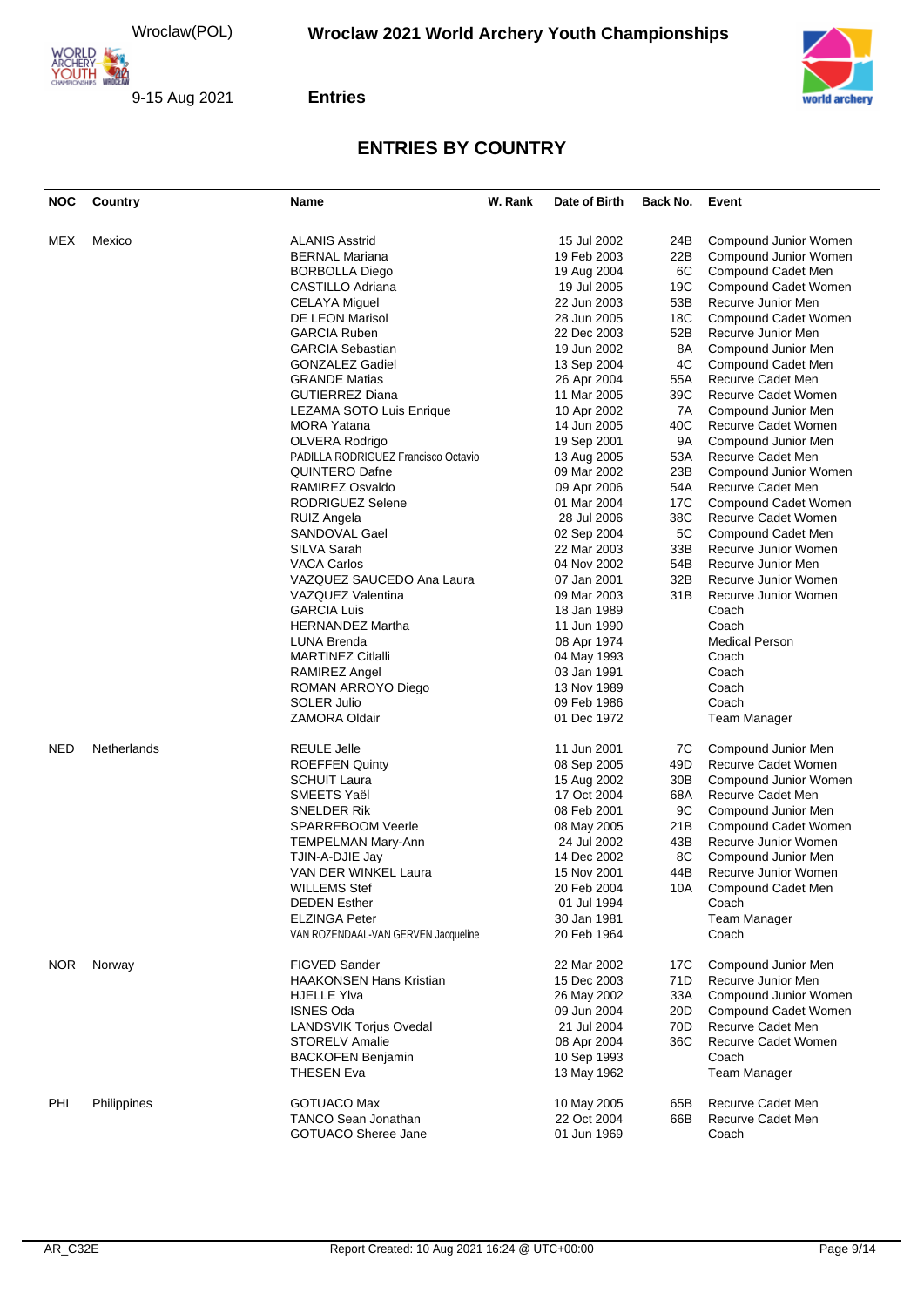

9-15 Aug 2021



#### **Entries**

| <b>NOC</b> | Country  | Name                                           | W. Rank | Date of Birth | Back No. | Event                      |
|------------|----------|------------------------------------------------|---------|---------------|----------|----------------------------|
| <b>POL</b> | Poland   | <b>BACZYK Zuzanna</b>                          |         | 18 Aug 2002   | 34B      | Recurve Junior Women       |
|            |          | <b>BAK Jakub</b>                               |         |               | 55D      | Recurve Junior Men         |
|            |          |                                                |         | 05 Apr 2005   |          |                            |
|            |          | <b>BARGIEL Joanna</b>                          |         | 31 Mar 2004   | 52A      | Recurve Cadet Women        |
|            |          | <b>BISCH Madeleine</b>                         |         | 27 Dec 2003   | 27D      | Compound Junior Women      |
|            |          | <b>BOROWIEC Adam</b>                           |         | 18 Dec 2006   | 8C       | Compound Cadet Men         |
|            |          | <b>CHOJECKI Milosz</b>                         |         | 23 Sep 2002   | 56D      | Recurve Junior Men         |
|            |          | DOMAGALA Weronika                              |         | 14 Jun 2002   | 26D      | Compound Junior Women      |
|            |          | <b>HANKUS Julita</b>                           |         | 30 Jan 2004   | 16A      | Compound Cadet Women       |
|            |          | KEDZIERSKA Malgorzata                          |         | 16 Aug 2001   | 36B      | Recurve Junior Women       |
|            |          | <b>KONECKI Przemyslaw</b>                      |         | 21 May 2002   | 10D      | Compound Junior Men        |
|            |          | <b>KULTYS Jakub</b>                            |         | 19 Nov 2004   | 54D      | Recurve Cadet Men          |
|            |          | <b>LAZOWSKI Filip</b>                          |         | 12 Jan 2001   | 57D      | Recurve Junior Men         |
|            |          | MATUSZEK Tacjana                               |         | 07 Aug 2004   | 50A      | Recurve Cadet Women        |
|            |          | MICHALAK Maciej                                |         | 19 Mar 2002   | 12D      | Compound Junior Men        |
|            |          | <b>MUSIATOWICZ Mateusz</b>                     |         | 14 Jan 2003   | 11D      | Compound Junior Men        |
|            |          | MYSZOR-LACH Kordian                            |         | 15 Jan 2007   | 9C       | Compound Cadet Men         |
|            |          |                                                |         |               |          |                            |
|            |          | OLSZEWSKA Julia                                |         | 31 May 2006   | 15A      | Compound Cadet Women       |
|            |          | RAKOWSKA Maja                                  |         | 02 Feb 2005   | 14A      | Compound Cadet Women       |
|            |          | SALEK Ida                                      |         | 11 Jun 2006   | 25D      | Compound Junior Women      |
|            |          | SIWAK Weronika                                 |         | 01 Dec 2004   | 51A      | Recurve Cadet Women        |
|            |          | <b>SPUTO Jerzy</b>                             |         | 05 Apr 2004   | 55D      | Recurve Cadet Men          |
|            |          | <b>STACH Martyna</b>                           |         | 08 Apr 2002   | 35B      | Recurve Junior Women       |
|            |          | <b>STEPIEN Michal</b>                          |         | 15 Oct 2006   | 7C       | Compound Cadet Men         |
|            |          | WIDER Maksymilian                              |         | 17 Jul 2006   | 53D      | Recurve Cadet Men          |
|            |          | FALDZINSKI Maciej                              |         | 22 Jul 1992   |          | Coach                      |
|            |          | <b>JURZAK Henryk</b>                           |         | 16 Jul 1970   |          | Coach                      |
|            |          | LACH Jan                                       |         | 27 Jan 1952   |          | Coach                      |
|            |          | MACIASZEK Jacek                                |         | 04 Oct 1974   |          | Team Manager               |
|            |          | MICHALSKI Dawid                                |         | 15 Jul 1993   |          | Coach                      |
|            |          | <b>PATER Henryk</b>                            |         | 06 May 1960   |          | Coach                      |
|            |          | PAZDYKA Adam                                   |         | 20 Jul 1958   |          | Coach                      |
|            |          | <b>PIATEK Piotr</b>                            |         |               |          |                            |
|            |          |                                                |         | 17 Feb 1982   |          | Coach                      |
|            |          | <b>SLIWKA Grzegorz</b>                         |         | 30 Nov 1999   |          | Coach                      |
|            |          | <b>SOLISKI Pawel</b>                           |         | 22 Mar 1956   |          | Coach                      |
|            |          | <b>STANIECZEK Anna</b>                         |         | 24 Jan 1955   |          | Coach                      |
| <b>POR</b> | Portugal | <b>DOMINGUES Guilherme</b>                     |         | 27 Jul 2002   | 18C      | Compound Junior Men        |
|            |          | <b>HRYHORYEV David</b>                         |         | 28 Mar 2005   | 12B      | Compound Cadet Men         |
|            |          | <b>MATOS Tiago</b>                             |         | 07 Feb 2002   | 69C      | Recurve Junior Men         |
|            |          | ZAANDAM DE SOUSA Giselle Paulina               |         | 12 Jun 2003   | 31C      | Compound Junior Women      |
|            |          | <b>CHRISTIANUS CORNELIS WILTHAGEN Johannes</b> |         | 01 Mar 1961   |          | Coach                      |
|            |          | COLAÇO GUTIERREZ João Manuel                   |         | 22 Dec 1964   |          | Coach                      |
| ROU        | Romania  | <b>ALBU Andreea</b>                            |         | 30 Jul 2004   | 20B      | Compound Cadet Women       |
|            |          | ALEXANDRESCU Rares Daniel                      |         | 05 Jul 2004   | 4B       | Compound Cadet Men         |
|            |          |                                                |         |               |          |                            |
|            |          | AMAISTROAIE Madalina                           |         | 09 Dec 2002   | 41B      | Recurve Junior Women       |
|            |          | <b>BALACI Luis</b>                             |         | 25 Dec 2006   | 6B       | Compound Cadet Men         |
|            |          | <b>BUZILA-BALAS Tudor</b>                      |         | 08 Apr 2003   | 49C      | Recurve Junior Men         |
|            |          | <b>FRAI Cosmin</b>                             |         | 09 Sep 2001   | 51C      | Recurve Junior Men         |
|            |          | <b>FRAI Timeea</b>                             |         | 06 Nov 2003   | 40B      | Recurve Junior Women       |
|            |          | <b>HABIAN Denis</b>                            |         | 24 May 2005   | 67B      | Recurve Cadet Men          |
|            |          | <b>HALUS Anda</b>                              |         | 12 Apr 2005   | 36B      | Recurve Cadet Women        |
|            |          | <b>JUDEA Florin Mirel</b>                      |         | 06 Mar 2005   | 5B       | Compound Cadet Men         |
|            |          | <b>MIKLOS Beatrice</b>                         |         | 11 Jun 2003   | 42B      | Recurve Junior Women       |
|            |          | <b>MOREH Tamas</b>                             |         | 29 Sep 2006   | 68B      | Recurve Cadet Men          |
|            |          | <b>TIMPU Mario</b>                             |         | 17 Jul 2003   | 50C      | Recurve Junior Men         |
|            |          | <b>TOPLICEANU Elena</b>                        |         | 22 Feb 2003   | 30C      | Compound Junior Women      |
|            |          | <b>VLAD Teodor</b>                             |         | 05 Sep 2002   | 18B      | Compound Junior Men        |
|            |          | ALEXANDRESCU Cezar                             |         | 22 Jun 1971   |          | Team Manager               |
|            |          | <b>DENES Alexandru</b>                         |         | 24 Jun 1955   |          |                            |
|            |          |                                                |         |               |          | <b>Delegation Official</b> |
|            |          | VIOREL Habian                                  |         | 19 Sep 1968   |          | Coach                      |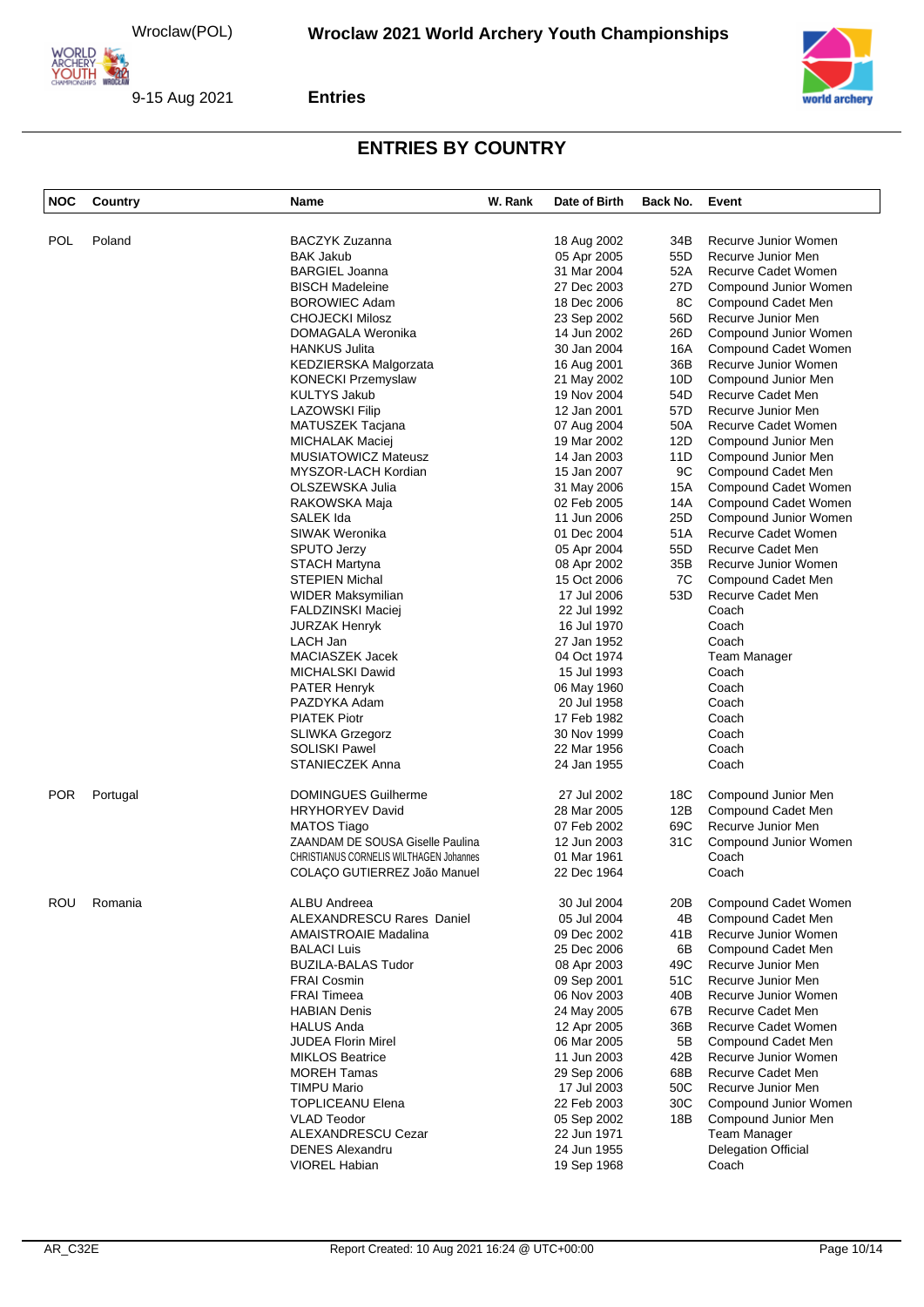

9-15 Aug 2021



#### **Entries**

| <b>NOC</b> | Country                   | Name                            | W. Rank | Date of Birth | Back No. | Event                      |
|------------|---------------------------|---------------------------------|---------|---------------|----------|----------------------------|
|            |                           |                                 |         |               |          |                            |
| <b>RSA</b> | South Africa              | <b>AUCAMP Hercules Albertus</b> |         | 28 Apr 2001   | 13D      | Compound Junior Men        |
|            |                           | DE WET David Franco             |         | 24 Jan 2007   | 5D       | Compound Cadet Men         |
|            |                           | DE WET Jacobus Ignatius         |         | 12 Sep 2005   | 4D       | Compound Cadet Men         |
|            |                           | ROUX Wian                       |         | 23 Oct 2002   | 14D      | Compound Junior Men        |
|            |                           | VAN DER MERWE Paul              |         | 05 Oct 2005   | 6D       | Compound Cadet Men         |
|            |                           | DE KLERK Beyers                 |         |               |          | Team Manager               |
|            |                           |                                 |         | 13 Mar 1967   |          |                            |
|            |                           | DE WET Koos                     |         | 19 May 1976   |          | Coach                      |
| <b>RUS</b> | <b>Russian Federation</b> | <b>AGUREEV Dmitrii</b>          |         | 10 Aug 2004   | 1A       | Compound Cadet Men         |
|            |                           | AGVANOVA Marina                 |         | 13 Jul 2005   | 43B      | Recurve Cadet Women        |
|            |                           | <b>BATUEV Kirill</b>            |         | 15 Apr 2004   | 53C      | Recurve Cadet Men          |
|            |                           | <b>BUDAZHAPOVA Tuiana</b>       |         | 15 Aug 2002   | 42A      | Recurve Junior Women       |
|            |                           | <b>BYSTROV Egor</b>             |         | 05 Aug 2004   | 3A       | Compound Cadet Men         |
|            |                           | <b>CHEREMISKIN Stanislav</b>    |         | 15 Jan 2001   | 62A      | Recurve Junior Men         |
|            |                           |                                 |         |               |          |                            |
|            |                           | CHERKEZOVA Arina                |         | 29 Apr 2004   | 16B      | Compound Cadet Women       |
|            |                           | <b>GAREEV Artur</b>             |         | 16 Jul 2003   | 5B       | Compound Junior Men        |
|            |                           | GILMANOVA Mariia                |         | 20 Jul 2002   | 40A      | Recurve Junior Women       |
|            |                           | <b>KOSENKOV Daniil</b>          |         | 15 Apr 2003   | 6B       | Compound Junior Men        |
|            |                           | <b>MURZINA Milana</b>           |         | 02 Oct 2005   | 15B      | Compound Cadet Women       |
|            |                           | NAMDAKOVA Viktoria              |         | 13 Jan 2002   | 41A      | Recurve Junior Women       |
|            |                           | OSOROV Buianto                  |         | 12 Jun 2002   | 61A      | Recurve Junior Men         |
|            |                           |                                 |         |               |          |                            |
|            |                           | PATINA Ulyana                   |         | 24 Nov 2004   | 14B      | Compound Cadet Women       |
|            |                           | PETRUSHINA Mariia               |         | 19 Jul 2005   | 41B      | Recurve Cadet Women        |
|            |                           | RUMYANTSEVA Ekaterina           |         | 20 May 2003   | 21D      | Compound Junior Women      |
|            |                           | <b>RUSIN Artem</b>              |         | 25 Jun 2002   | 63A      | Recurve Junior Men         |
|            |                           | SHALIMOVA Nadezhda              |         | 21 Sep 2004   | 42B      | Recurve Cadet Women        |
|            |                           | SHENKHOROV Sergei               |         | 22 Apr 2001   | 4B       | Compound Junior Men        |
|            |                           | SNETKOVA Nika                   |         | 01 Apr 2003   | 19D      | Compound Junior Women      |
|            |                           | <b>TERESHKOV lakov</b>          |         | 04 Aug 2004   | 54C      | Recurve Cadet Men          |
|            |                           |                                 |         |               |          |                            |
|            |                           | <b>TORGUBAEV Bair</b>           |         | 21 May 2004   | 55C      | Recurve Cadet Men          |
|            |                           | ULIANOVA Liliia                 |         | 14 Jun 2002   | 20D      | Compound Junior Women      |
|            |                           | <b>YURIN Danil</b>              |         | 27 Apr 2004   | 2A       | Compound Cadet Men         |
|            |                           | KHALUDOROVA Zinaida             |         | 13 Jul 1988   |          | Coach                      |
|            |                           | MANKHANOV Zorigto               |         | 21 Jun 1977   |          | Coach                      |
|            |                           | OSIPOVA Olga                    |         | 25 Jul 1978   |          | Coach                      |
|            |                           | PLATONOV Oleg                   |         | 12 Dec 1971   |          | Coach                      |
|            |                           |                                 |         |               |          |                            |
|            |                           | POSTNIKOVA Elena                |         | 16 Oct 1966   |          | Coach                      |
|            |                           | RAZUMOVA Oxana                  |         | 19 May 1963   |          | <b>Medical Person</b>      |
|            |                           | <b>TSYDENOV Tumen</b>           |         | 27 Aug 1990   |          | Coach                      |
| <b>SLO</b> | Slovenia                  | <b>BRENK Aljaz Matija</b>       |         | 18 Jan 2004   | 8D       | Compound Cadet Men         |
|            |                           | <b>COREL Nina</b>               |         | 13 Dec 2005   | 41A      | <b>Recurve Cadet Women</b> |
|            |                           | FERS Spela                      |         | 25 Jul 2001   | 44D      | Recurve Junior Women       |
|            |                           | GODESA Matej                    |         | 13 Jan 2002   | 7B       | Compound Junior Men        |
|            |                           |                                 |         |               |          | Recurve Junior Men         |
|            |                           | <b>JERAS Timej</b>              |         | 08 Oct 2002   | 66B      |                            |
|            |                           | JEVSNIK Tim                     |         | 29 Dec 2003   | 9Β       | Compound Junior Men        |
|            |                           | <b>OBLJUBEK Metka</b>           |         | 21 Dec 2006   | 43A      | Recurve Cadet Women        |
|            |                           | <b>ROZIC Matija</b>             |         | 01 Jul 2003   | 8Β       | Compound Junior Men        |
|            |                           | ROZIC Miha                      |         | 11 May 2001   | 67B      | Recurve Junior Men         |
|            |                           | SAMEC Andraž                    |         | 29 Jun 2004   | 72D      | Recurve Cadet Men          |
|            |                           | SAREC Anja                      |         | 06 May 2005   | 42A      | Recurve Cadet Women        |
|            |                           |                                 |         |               |          |                            |
|            |                           | SAREC Katja                     |         | 06 May 2005   | 22C      | Compound Cadet Women       |
|            |                           | <b>GJURIN Luka</b>              |         | 25 Sep 1996   |          | Coach                      |
|            |                           | SITAR Dejan                     |         | 09 Dec 1979   |          | Coach                      |
|            |                           | <b>ZUPANC Matej</b>             |         | 05 Dec 1980   |          | <b>Team Manager</b>        |
| <b>SMR</b> | San Marino                | <b>TURA Leonardo</b>            |         | 05 Aug 2002   | 71C      | Recurve Junior Men         |
|            |                           | <b>FAZZARDI Maria Luisa</b>     |         | 14 Jun 1969   |          | Coach                      |
|            |                           |                                 |         |               |          |                            |
| SRB        | Serbia                    | STEFANOVIC Mihajlo              |         | 19 Oct 2003   | 71B      | Recurve Junior Men         |
|            |                           | <b>COLOVIC Miljko</b>           |         | 15 Jun 1960   |          | Coach                      |
| SUI        | Switzerland               | <b>CHABIN Keziah</b>            |         | 14 Dec 2002   | 72A      | Recurve Junior Men         |
|            |                           | DE AGUIAR CARDOSO Isabel        |         | 14 Apr 2005   | 47D      | Recurve Cadet Women        |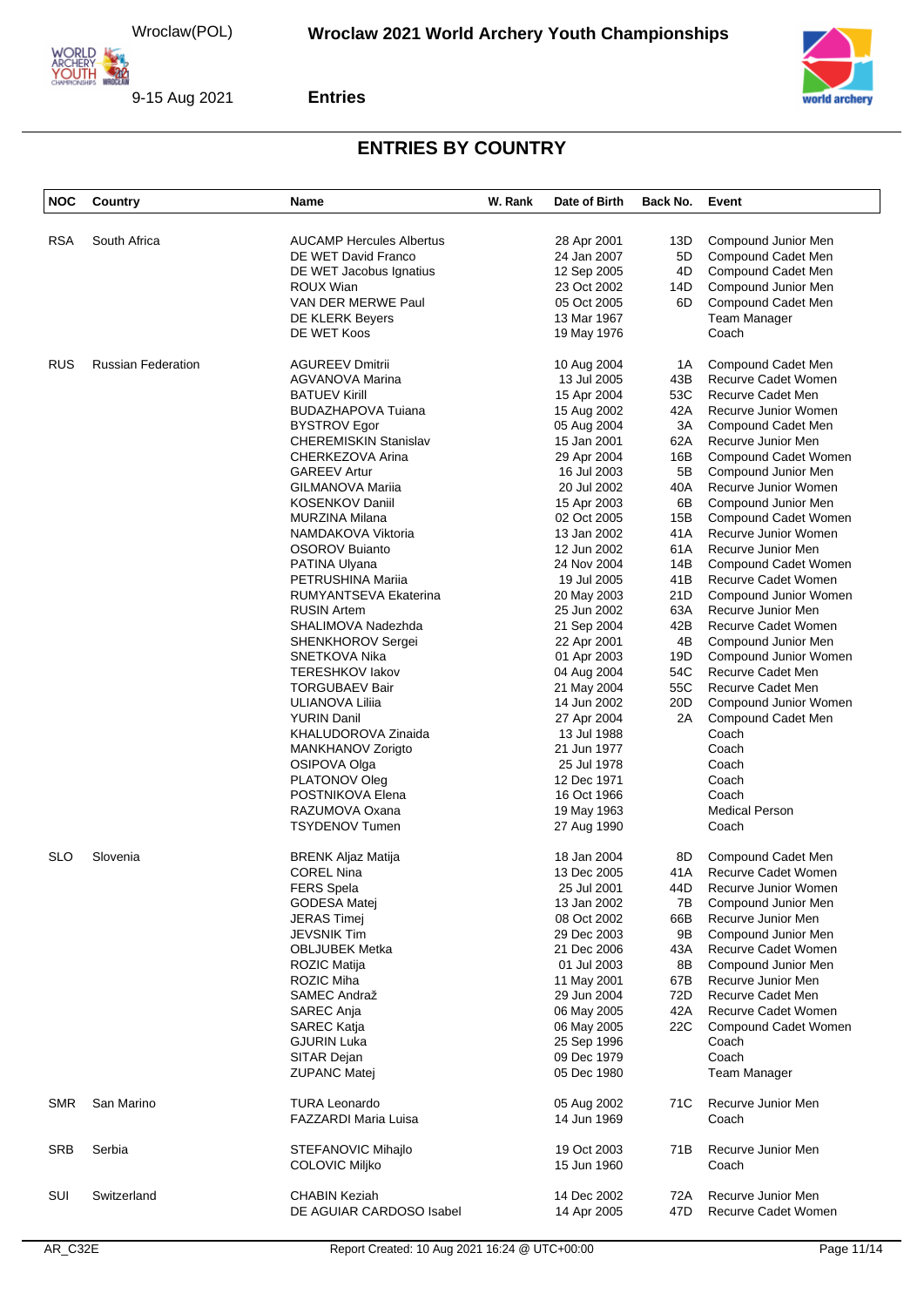



#### **Entries**

| <b>NOC</b> | Country  | Name                         | W. Rank | Date of Birth | Back No. | Event                      |
|------------|----------|------------------------------|---------|---------------|----------|----------------------------|
|            |          | LICARI Liliana               |         | 13 Oct 2004   | 48D      | Recurve Cadet Women        |
|            |          | <b>CLINI Filippo</b>         |         | 02 Jan 1975   |          | Team Manager               |
|            |          |                              |         |               |          |                            |
| <b>SVK</b> | Slovakia | <b>BADOVSKY Benjamin</b>     |         | 27 Apr 2004   | 2C       | Compound Cadet Men         |
|            |          | <b>BARANKOVA Denisa</b>      |         | 07 Sep 2001   | 46A      | Recurve Junior Women       |
|            |          | BENDÍKOVÁ Elena              |         | 06 Jan 2004   | 44D      | Recurve Cadet Women        |
|            |          | <b>DRUSKOVA Kristina</b>     |         | 04 Mar 2005   | 45D      | Recurve Cadet Women        |
|            |          | <b>KOCUTOVA Lucia</b>        |         | 19 May 2005   | 21A      | Compound Cadet Women       |
|            |          | <b>MACHAN Maros</b>          |         | 11 Apr 2003   | 64B      | Recurve Junior Men         |
|            |          | MAJERIK Andrej               |         | 07 Aug 2003   | 65B      | Recurve Junior Men         |
|            |          | <b>MEDVECZKY Daniel</b>      |         | 14 Feb 2005   | 59A      | Recurve Cadet Men          |
|            |          | POKORADI Viktoria            |         | 03 Apr 2004   | 46D      | <b>Recurve Cadet Women</b> |
|            |          | <b>SCHINDLEROVA Sarah</b>    |         | 21 Dec 2006   | 20A      | Compound Cadet Women       |
|            |          | <b>SEDIVY Simon</b>          |         | 13 Feb 2006   | 1C       | Compound Cadet Men         |
|            |          | <b>SILON Sebastian</b>       |         | 28 Sep 2004   | 60A      | Recurve Cadet Men          |
|            |          | <b>ZAUSKA David</b>          |         | 16 Dec 2006   | 61A      | Recurve Cadet Men          |
|            |          | <b>ZEMAN Samuel</b>          |         | 08 Sep 2006   | ЗC       | Compound Cadet Men         |
|            |          | <b>BENDIK Miroslav</b>       |         | 16 Apr 1974   |          | Coach                      |
|            |          | <b>DUCHON Miroslav</b>       |         | 04 Dec 1991   |          | Coach                      |
|            |          | HANULIAK Jan                 |         | 03 Jul 1972   |          | Coach                      |
|            |          | <b>HANULIAKOVA Viera</b>     |         | 26 May 1973   |          | Coach                      |
|            |          | HURBAN JR. Vladimir          |         | 14 Mar 1996   |          | Coach                      |
|            |          | <b>SCHINDLER Vlastimil</b>   |         | 28 Jul 1979   |          | Team Manager               |
| <b>SWE</b> | Sweden   | <b>ALLEN OHNSTROM Evelyn</b> |         | 03 Jul 2002   | 46D      | Recurve Junior Women       |
|            |          | ARLEFUR-WÄLLSTEDT Marcus     |         | 22 May 2001   | 17B      | Compound Junior Men        |
|            |          | <b>BOJANIC DENNIUS Niki</b>  |         | 14 Dec 2005   | 37C      | Recurve Cadet Women        |
|            |          | <b>JACOBSSON Lukas</b>       |         | 07 Nov 2003   | 58D      | Recurve Junior Men         |
|            |          | MOSÉN Jacob                  |         | 09 Sep 2002   | 60D      | Recurve Junior Men         |
|            |          | <b>WESTLING Herman</b>       |         | 18 Nov 2003   | 59D      | Recurve Junior Men         |
|            |          | <b>DYLANDER Rikard</b>       |         | 16 Mar 1979   |          | Team Manager               |
|            |          | GULLROOS Johanna             |         | 04 Jul 1994   |          | Team Manager               |
| TUR        | Turkey   | <b>AK Samet</b>              |         | 21 Jul 2001   | 64C      | Recurve Junior Men         |
|            |          | <b>AKCAOGLU Batuhan</b>      |         | 14 Aug 2002   | 2B       | Compound Junior Men        |
|            |          | <b>ARSLAN Yunus Emre</b>     |         | 28 May 2005   | 3B       | Compound Cadet Men         |
|            |          | <b>ARZUMAN Musa</b>          |         | 26 Sep 2002   | 66C      | Recurve Junior Men         |
|            |          | <b>ASLIM Abdullah</b>        |         | 05 Jun 2004   | 2B       | Compound Cadet Men         |
|            |          | <b>BASARAN Ezgi</b>          |         | 20 Jan 2003   | 43A      | Recurve Junior Women       |
|            |          | <b>BURUN Hazal</b>           |         | 27 Sep 2004   | 19A      | Compound Cadet Women       |
|            |          | <b>DEREBASI Defne</b>        |         | 30 May 2005   | 40B      | Recurve Cadet Women        |
|            |          | <b>HANEY Emircan</b>         |         | 01 Jan 2001   | 1Β       | Compound Junior Men        |
|            |          | <b>KIRCA Eren</b>            |         | 11 Feb 2005   | 1В       | Compound Cadet Men         |
|            |          | KIRMIZITAS Harun             |         | 28 Jan 2005   | 66D      | Recurve Cadet Men          |
|            |          | <b>KOCUR Ceren</b>           |         | 09 Nov 2004   | 39B      | Recurve Cadet Women        |
|            |          | <b>KOSE Omer Faruk</b>       |         | 27 Apr 2001   | 3В       | Compound Junior Men        |
|            |          | <b>KOSE Zeynep</b>           |         | 06 Jan 2003   | 44A      | Recurve Junior Women       |
|            |          | LOK Songul                   |         | 09 Jan 2002   | 21A      | Compound Junior Women      |
|            |          | MARAS Efe Gürkan             |         | 22 Mar 2002   | 65C      | Recurve Junior Men         |
|            |          | <b>MARASLI Fatma</b>         |         | 29 Mar 2004   | 38B      | Recurve Cadet Women        |
|            |          | <b>SARIHAN Nehir</b>         |         | 07 Mar 2004   | 17A      | Compound Cadet Women       |
|            |          | SIMAV Merih                  |         | 20 Jul 2005   | 65D      | Recurve Cadet Men          |
|            |          | <b>TOMRUK Ipek</b>           |         | 20 Nov 2002   | 20A      | Compound Junior Women      |
|            |          | <b>UZUN Duru Dicle</b>       |         | 16 May 2003   | 19A      | Compound Junior Women      |
|            |          | YUKSEL Irmak                 |         | 09 Oct 2005   | 18A      | Compound Cadet Women       |
|            |          | <b>BEKTAS Onur</b>           |         | 31 Jan 1992   |          | Coach                      |
|            |          | <b>CAKIROGLU Hakan</b>       |         | 20 Jul 1960   |          | <b>Team Manager</b>        |
|            |          | <b>CALHAN Yasin</b>          |         | 16 Aug 1987   |          | <b>Medical Person</b>      |
|            |          | <b>CINAR Sermet</b>          |         | 06 Jul 1991   |          | Coach                      |
|            |          | <b>ERGIN Yusuf Goktug</b>    |         | 12 Sep 1984   |          | <b>Team Manager</b>        |
|            |          | <b>KESEN Serdar</b>          |         | 28 Oct 1973   |          | <b>Delegation Official</b> |
|            |          | <b>NASARIDZE Natalia</b>     |         | 02 Oct 1972   |          | Coach                      |
|            |          | <b>OZDEMIR Emre</b>          |         | 02 Apr 1984   |          | Coach                      |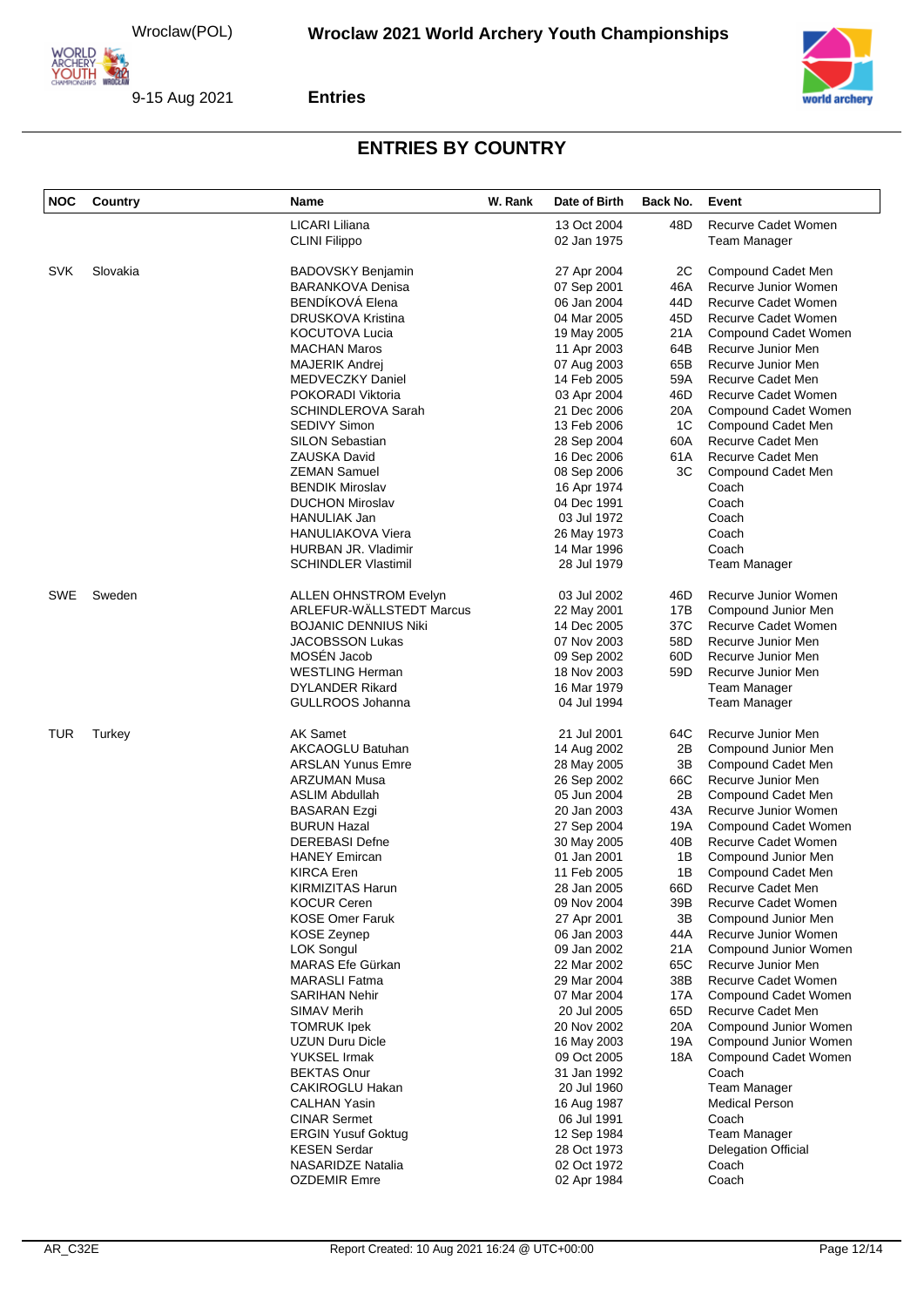

9-15 Aug 2021

**Entries**



| <b>NOC</b> | Country                  | Name                                             | W. Rank | Date of Birth              | Back No.  | Event                                       |
|------------|--------------------------|--------------------------------------------------|---------|----------------------------|-----------|---------------------------------------------|
|            |                          |                                                  |         |                            |           |                                             |
| <b>UKR</b> | Ukraine                  | <b>CHERNYK Dzvenyslava</b>                       |         | 24 May 2005                | 46A       | Recurve Cadet Women                         |
|            |                          | DUNYASHEV Nikita                                 |         | 06 Feb 2004                | 64D       | Recurve Cadet Men                           |
|            |                          | <b>HORLACH Iryna</b>                             |         | 14 Feb 2005                | 44A       | Recurve Cadet Women                         |
|            |                          | ILLIASH Varvara                                  |         | 08 Mar 2003                | 42C       | Recurve Junior Women                        |
|            |                          | KAMENSKYI Volodymyr                              |         | 29 Sep 2001                | 52C       | Recurve Junior Men                          |
|            |                          | <b>KARDASH Viktoriia</b>                         |         | 10 Jan 2001                | 25A       | Compound Junior Women                       |
|            |                          | KHOMUTOVSKA Olga                                 |         | 09 Jul 2003                | 27A       | Compound Junior Women                       |
|            |                          | <b>KOVAL Daria</b>                               |         | 01 Nov 2007                | 45A       | Recurve Cadet Women                         |
|            |                          | <b>KRYVORUCHKO Alexander</b>                     |         | 12 Oct 2004                | 62D       | Recurve Cadet Men                           |
|            |                          | MILKOVYCH Ivan-Pavlo                             |         | 27 Jun 2001                | 53C       | Recurve Junior Men                          |
|            |                          | NAUMOVA Zhanna                                   |         | 07 Oct 2002                | 40C       | Recurve Junior Women                        |
|            |                          | NEDELKO Daniil                                   |         | 09 Apr 2004                | 5C        | Compound Junior Men                         |
|            |                          | <b>OVCHYNNIKOV Artem</b>                         |         | 26 Apr 2001                | 54C       | Recurve Junior Men                          |
|            |                          | <b>TABOROVETS Illia</b>                          |         | 07 Sep 2001                | 4C        | Compound Junior Men                         |
|            |                          | <b>TKACHUK Andii</b>                             |         | 10 Dec 2004                | 63D       | Recurve Cadet Men                           |
|            |                          | TRETIAKOVA Iryna                                 |         | 08 Jul 2001                | 41C       | Recurve Junior Women                        |
|            |                          | <b>TRYFANOV Taras</b>                            |         | 24 Apr 2002                | 6C        | Compound Junior Men                         |
|            |                          | VOROBIOVA Yevhenija                              |         | 26 Oct 2001                | 26A       | Compound Junior Women                       |
|            |                          | <b>BURDEYNA Nataliya</b>                         |         | 30 Jan 1974                |           | Coach                                       |
|            |                          | KOLYADINTSEVA Svitlana                           |         | 29 Sep 1962                |           | Coach                                       |
|            |                          | <b>LEBETKO Serhiv</b>                            |         | 16 Dec 1954                |           | Coach                                       |
|            |                          | NOVAKOVSKYY Vladlen                              |         | 27 Oct 1980                |           | <b>Delegation Official</b>                  |
|            |                          | OSYPENKO Oleg                                    |         | 20 Dec 1972                |           | Coach                                       |
|            |                          | RODIONOV Serhii                                  |         | 02 Sep 1956                |           | Coach                                       |
|            |                          |                                                  |         |                            |           |                                             |
| <b>USA</b> | United States of America | <b>BEAUVAIS Davis</b>                            |         | 02 May 2004                | 64C       | Recurve Cadet Men                           |
|            |                          | <b>CHUNG Cham</b>                                |         | 04 Oct 2007                | 40A       | Recurve Cadet Women                         |
|            |                          | <b>COWLES Trenton</b>                            |         | 29 May 2002                | 65A       | Recurve Junior Men                          |
|            |                          | <b>COX Madison</b>                               |         | 16 Apr 2001                | 23D       | Compound Junior Women                       |
|            |                          | <b>FREDERICK Cole</b>                            |         | 27 Jul 2002                | 2C        | Compound Junior Men                         |
|            |                          | <b>FREDERICK Isabella</b>                        |         | 08 Mar 2003<br>06 Jan 2001 | 36C<br>ЗC | Recurve Junior Women                        |
|            |                          | <b>FRENCH Cooper</b><br><b>GNORIEGA Catalina</b> |         | 17 Mar 2003                | 34C       | Compound Junior Men<br>Recurve Junior Women |
|            |                          | <b>KAUFHOLD Casey</b>                            |         | 06 Mar 2004                | 35C       | Recurve Junior Women                        |
|            |                          | <b>KIM Emma</b>                                  |         | 12 Jul 2005                | 38A       | Recurve Cadet Women                         |
|            |                          | <b>KRAHE Carson</b>                              |         | 04 Aug 2004                | 19D       | Compound Cadet Women                        |
|            |                          | <b>MEINERS Jordan Marie</b>                      |         | 08 May 2004                | 39A       | Recurve Cadet Women                         |
|            |                          | <b>OCHNICH Brielle</b>                           |         | 07 Sep 2006                | 17D       | Compound Cadet Women                        |
|            |                          | OH Joonsuh                                       |         | 18 Jun 2002                | 64A       | Recurve Junior Men                          |
|            |                          | <b>PROCTOR Makenna</b>                           |         | 29 Jan 2003                | 22D       | Compound Junior Women                       |
|            |                          | <b>RUSSELL Matthew</b>                           |         | 09 Oct 2002                | 1C        | Compound Junior Men                         |
|            |                          | <b>SCARBORO Josef</b>                            |         | 30 Sep 2002                | 66A       | Recurve Junior Men                          |
|            |                          | SCARBROUGH Anna                                  |         | 15 Apr 2001                | 24D       | Compound Junior Women                       |
|            |                          | STODDARD Christian                               |         | 03 Mar 2006                | 63C       | Recurve Cadet Men                           |
|            |                          | SULLENBERGER Sydney                              |         | 28 May 2004                | 18D       | Compound Cadet Women                        |
|            |                          | SULLIVAN Isaac                                   |         | 11 Sep 2004                | 8A        | Compound Cadet Men                          |
|            |                          | <b>SULLIVAN Sawyer</b>                           |         | 05 Apr 2004                | 9A        | Compound Cadet Men                          |
|            |                          | YOO Andrew                                       |         | 24 Aug 2004                | 62C       | Recurve Cadet Men                           |
|            |                          | ZIMMERMAN Nathan                                 |         | 02 Apr 2005                | 7A        | Compound Cadet Men                          |
|            |                          | <b>BECK Linda</b>                                |         | 16 May 1955                |           | Coach                                       |
|            |                          | <b>COX Robert</b>                                |         | 11 Sep 1978                |           | Coach                                       |
|            |                          | <b>FALKS Laval</b>                               |         | 10 Dec 1955                |           | Coach                                       |
|            |                          | <b>HELLFREY Michelle</b>                         |         | 23 Oct 1976                |           | Coach                                       |
|            |                          | <b>LEE KiSik</b>                                 |         | 02 Jul 1957                |           | Coach                                       |
|            |                          | LOCKIE-KRAHE Shannon                             |         | 16 Dec 1977                |           | Coach                                       |
|            |                          | <b>MALAVASI Leticia</b>                          |         | 17 Aug 1981                |           | Team Manager                                |
|            |                          | <b>PFEIL Heather</b>                             |         | 30 May 1987                |           | Coach                                       |
|            |                          | PROCTOR Jennifer                                 |         | 21 Nov 1973                |           | Coach                                       |
|            |                          | <b>SCARBROUGH Joy</b>                            |         | 10 Jan 1971                |           | Coach                                       |
|            |                          | SORRENTINO Anne                                  |         | 19 Aug 1959                |           | <b>Medical Person</b>                       |
|            |                          | <b>WICHSER Michael</b>                           |         | 22 Jun 1954                |           | Coach                                       |
| <b>UZB</b> | Uzbekistan               | ABDUSATTOROVA Ziyodakhon                         |         | 17 Apr 2001                | 45B       | Recurve Junior Women                        |
|            |                          | SADIKOV Amirkhan                                 |         | 18 Jul 2003                | 69A       | Recurve Junior Men                          |
|            |                          |                                                  |         |                            |           |                                             |